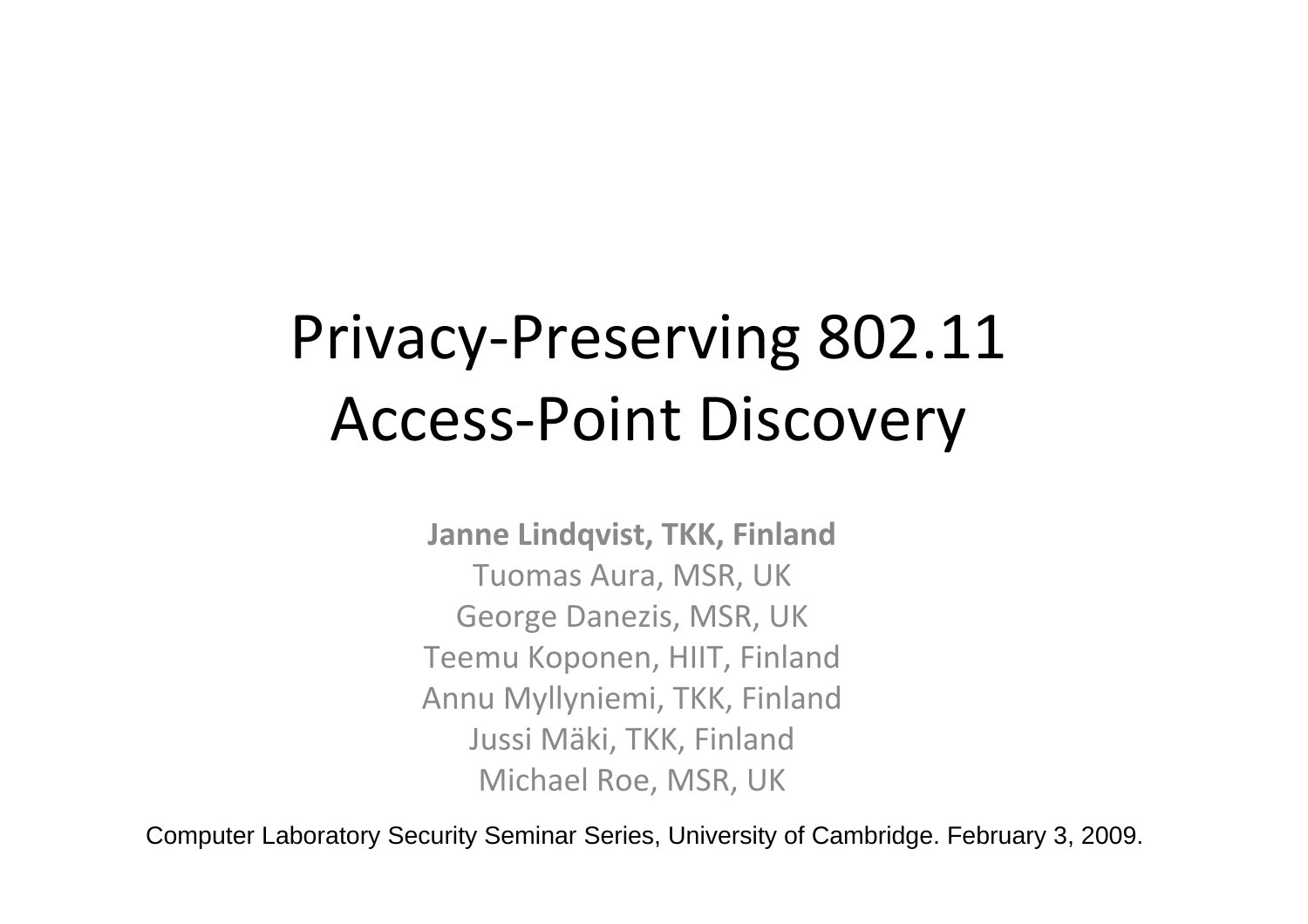### **Outline**

- IEEE 802.11 access‐point discovery
- Privacy problem for the clients
- Possible solutions
- Privacy‐preserving access‐point discovery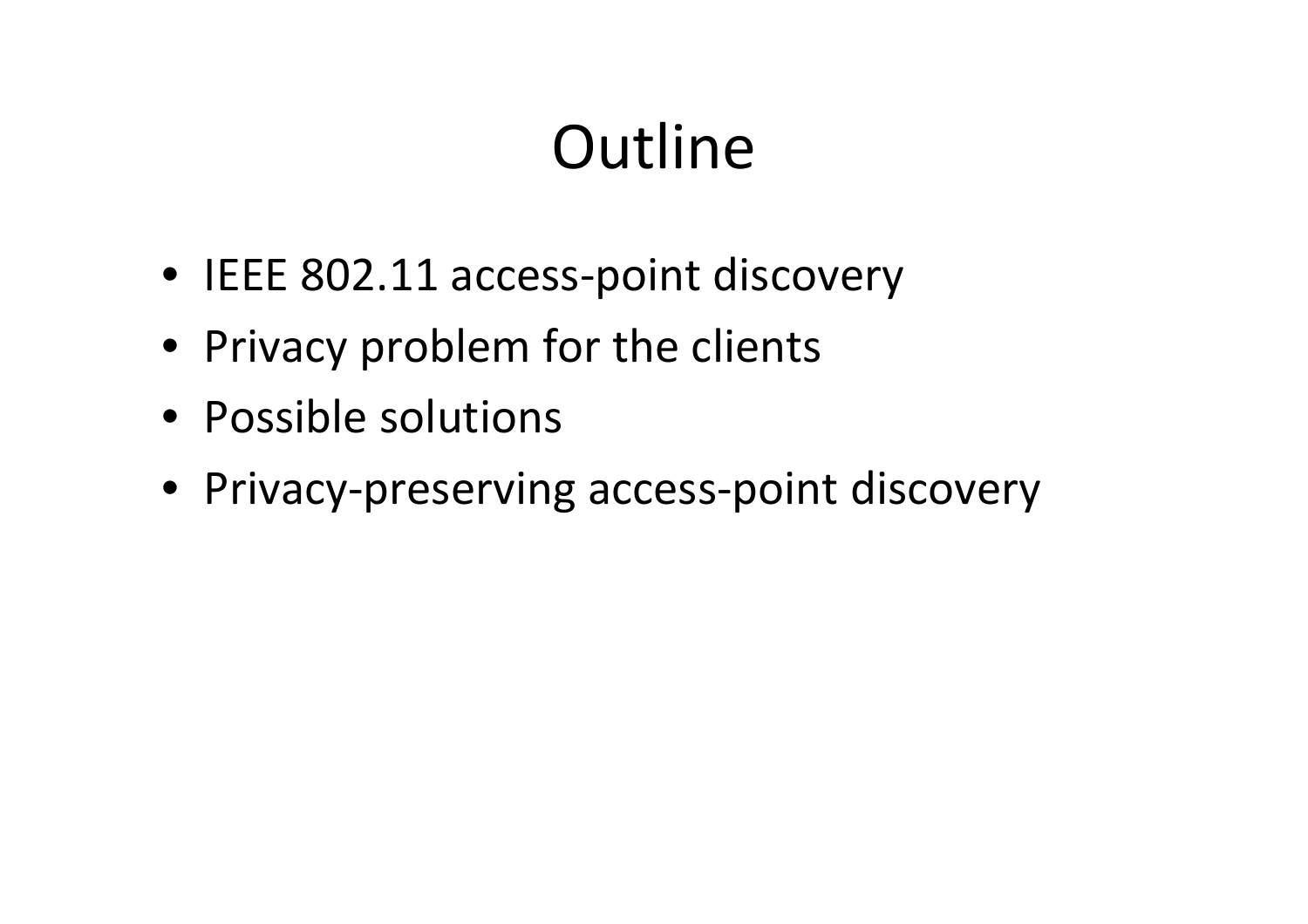### Background 802.11 AP discovery

- AP initiated
	- Beacon
- Client initiated
	- –Undirected active probe
	- and the state of the state – Directed active probe
- Beacons and probes are used to discovery the presence of <sup>a</sup> network name, the SSID.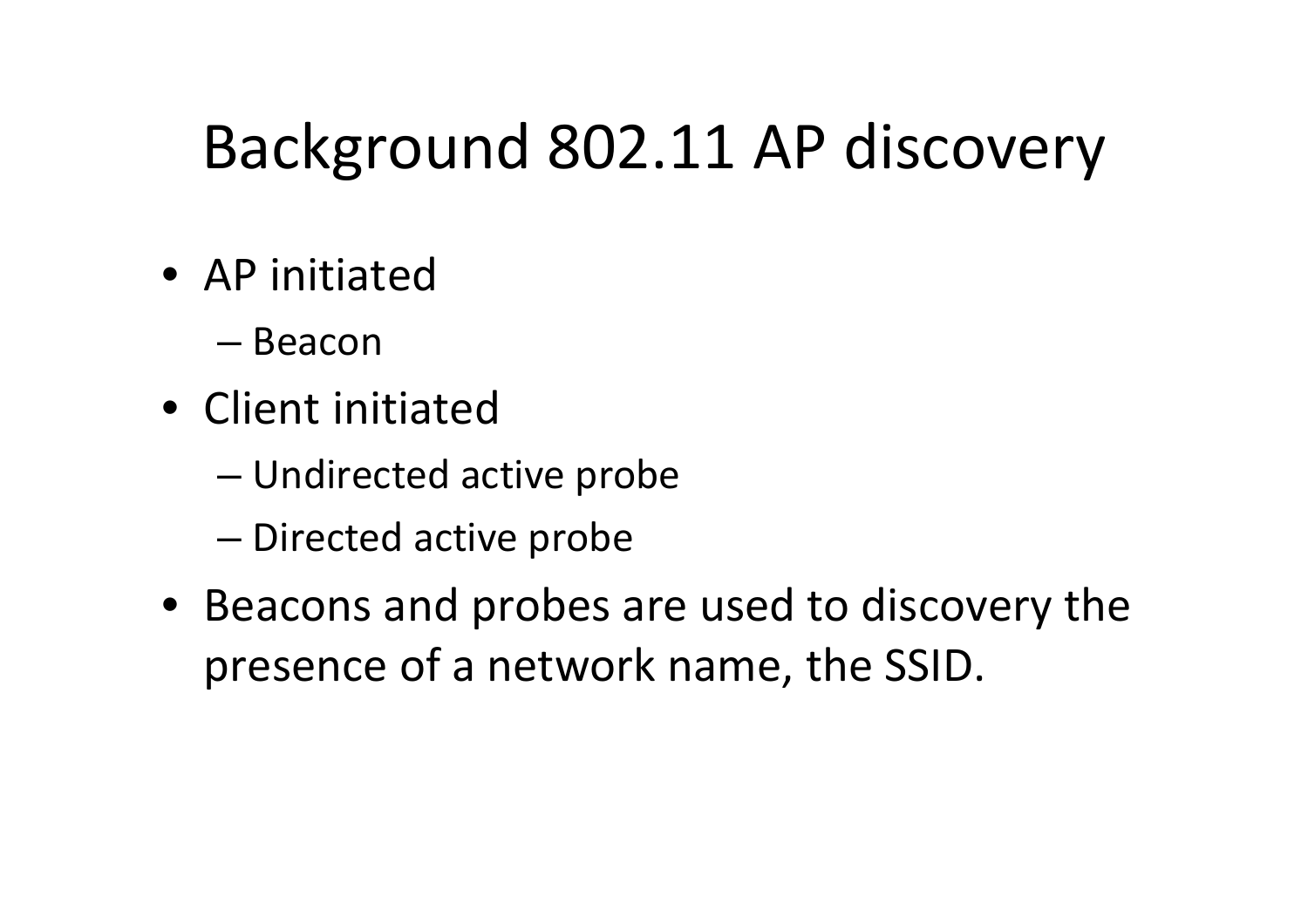#### 802.11 AP discovery: *beacon*

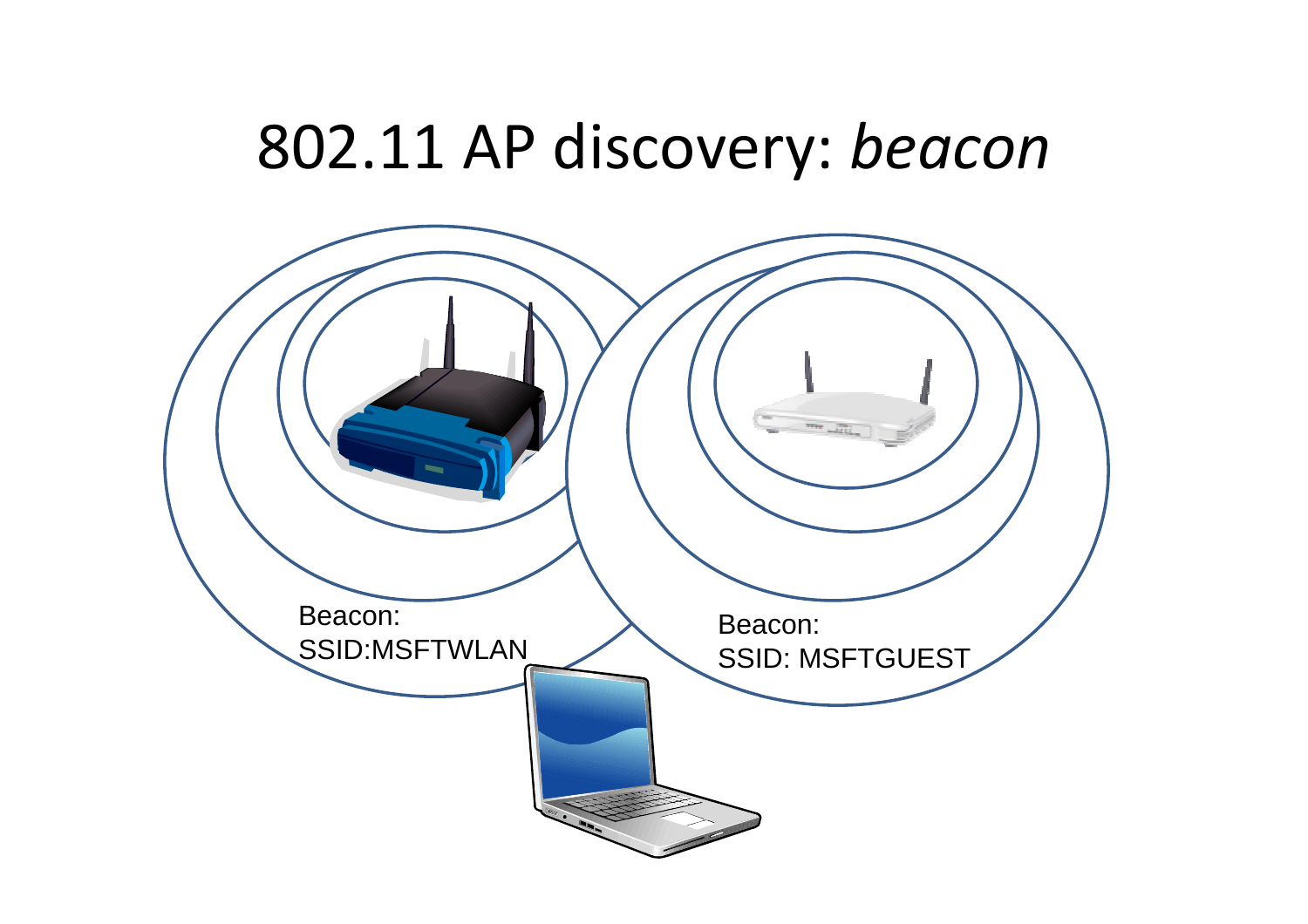## 802.11 AP discovery *undirected active probe*

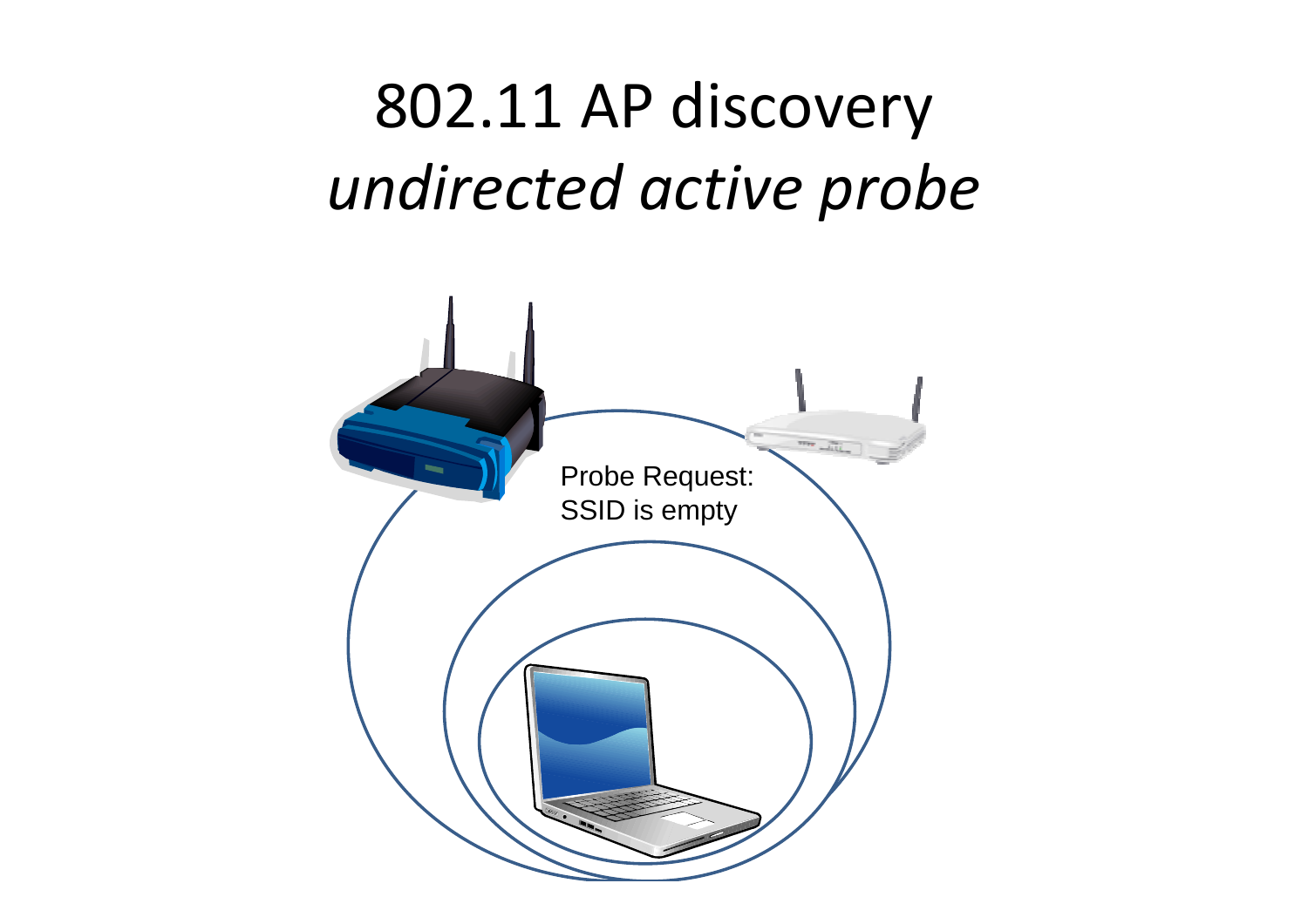### 802.11 AP discovery: *undirected active probe*

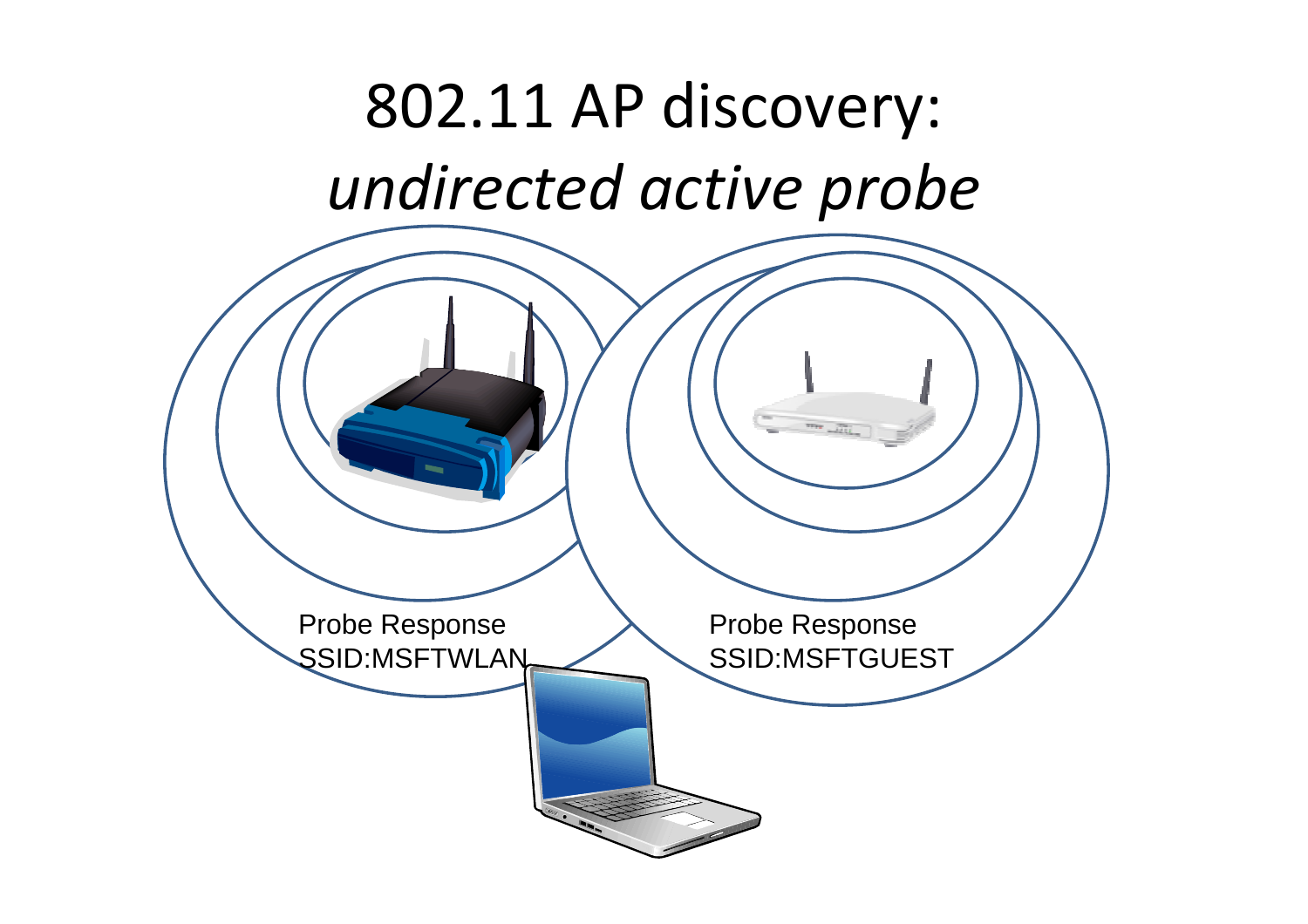## 802.11 AP discovery *directed active probe*

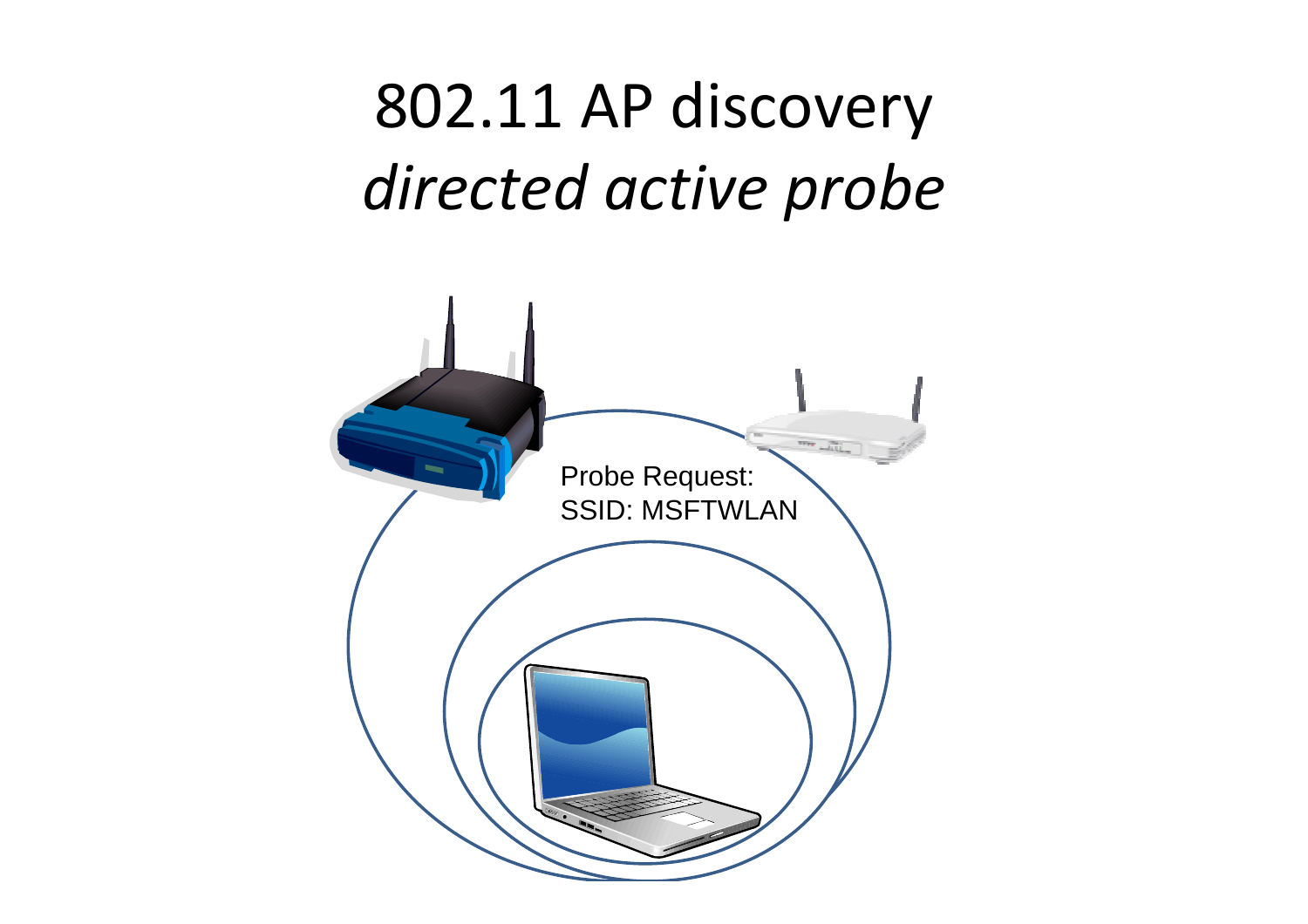## 802.11 AP discovery: *directed active probe*

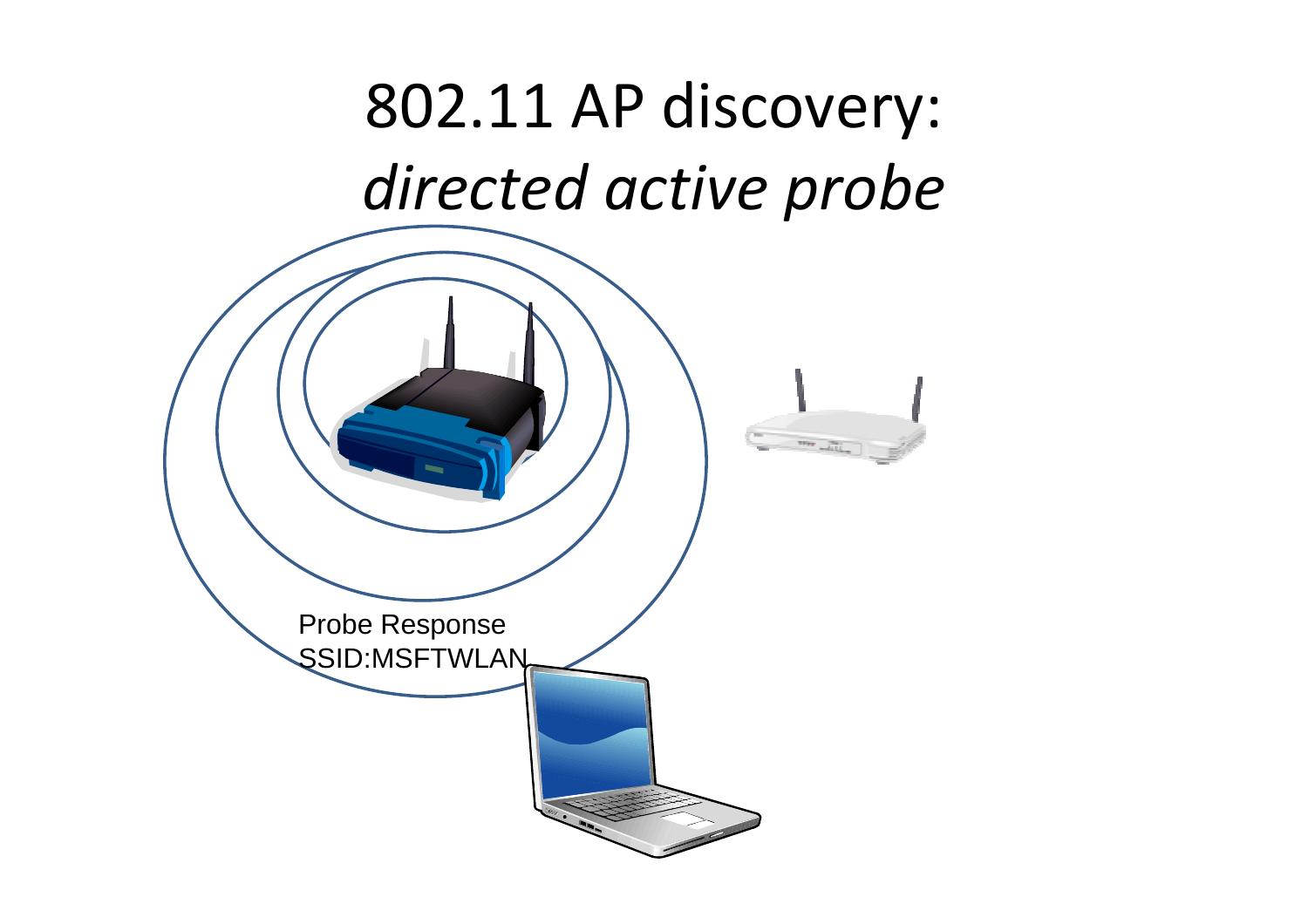#### Discovery User Experience



|                    | AirPort                                                   |
|--------------------|-----------------------------------------------------------|
|                    | The selected AirPort network requires a password to join. |
| Wireless Security: | $\frac{1}{\tau}$<br><b>WEP Password</b>                   |
| Password:          |                                                           |
|                    | Show password                                             |
|                    | Remember password in my keychain                          |
| $\overline{?}$     | Cancel<br>OK                                              |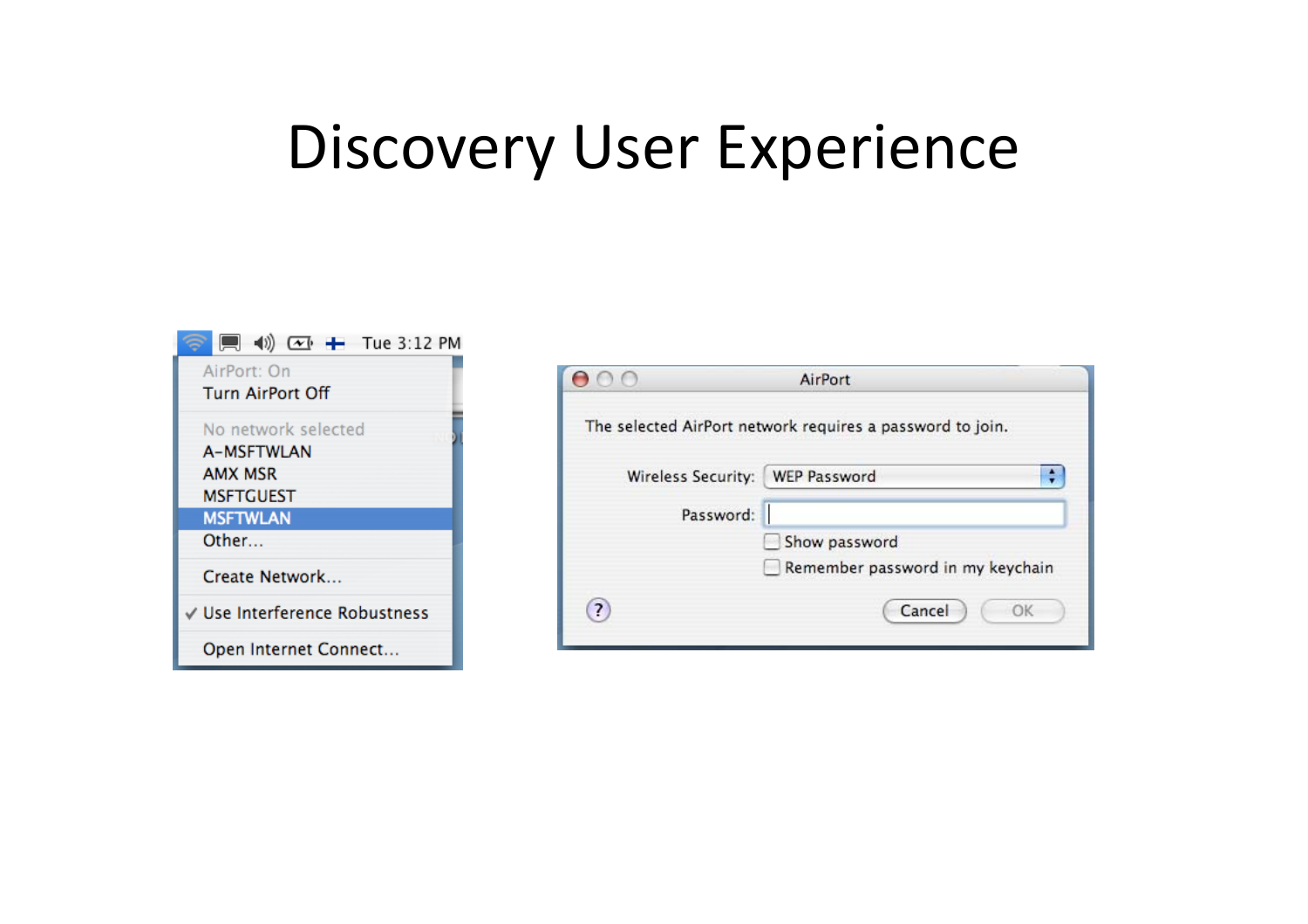# "Hidden network" discovery and association

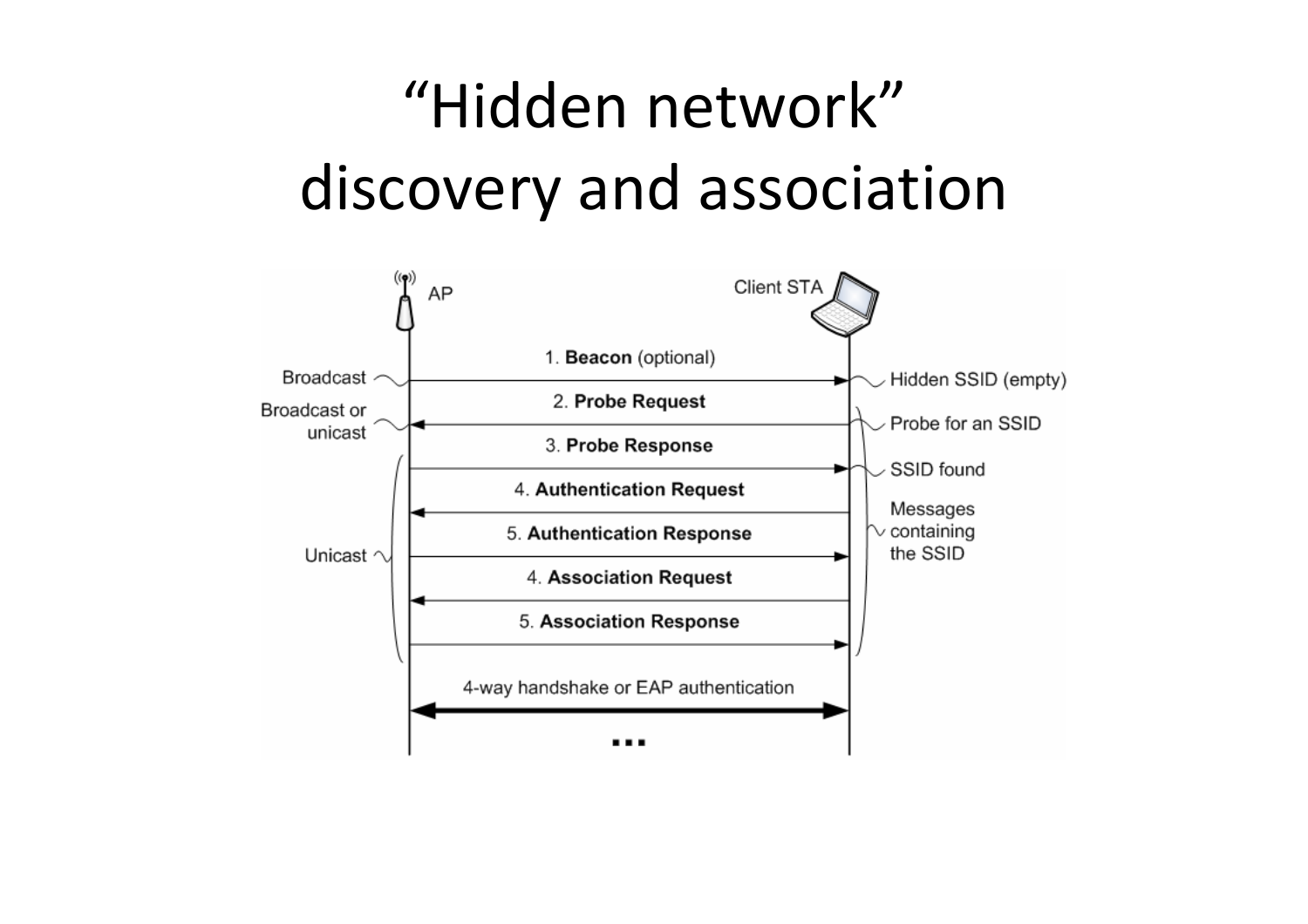#### "Hidden Network" User Experience



|                                            | <b>Closed Network</b>                                                                                        |  |
|--------------------------------------------|--------------------------------------------------------------------------------------------------------------|--|
| network to join with an optional password. | Choose a security type and enter the name of the AirPort                                                     |  |
| Network Name:                              |                                                                                                              |  |
| Wireless Security √ None<br>$\overline{?}$ | <b>WEP Password</b><br>WEP 40/128-bit hex<br>WEP 40/128-bit ASCII<br>LEAP                                    |  |
|                                            | <b>WPA Personal</b><br><b>WPA Enterprise</b><br><b>WPA2 Personal</b><br><b>WPA2 Enterprise</b><br>802.1X WEP |  |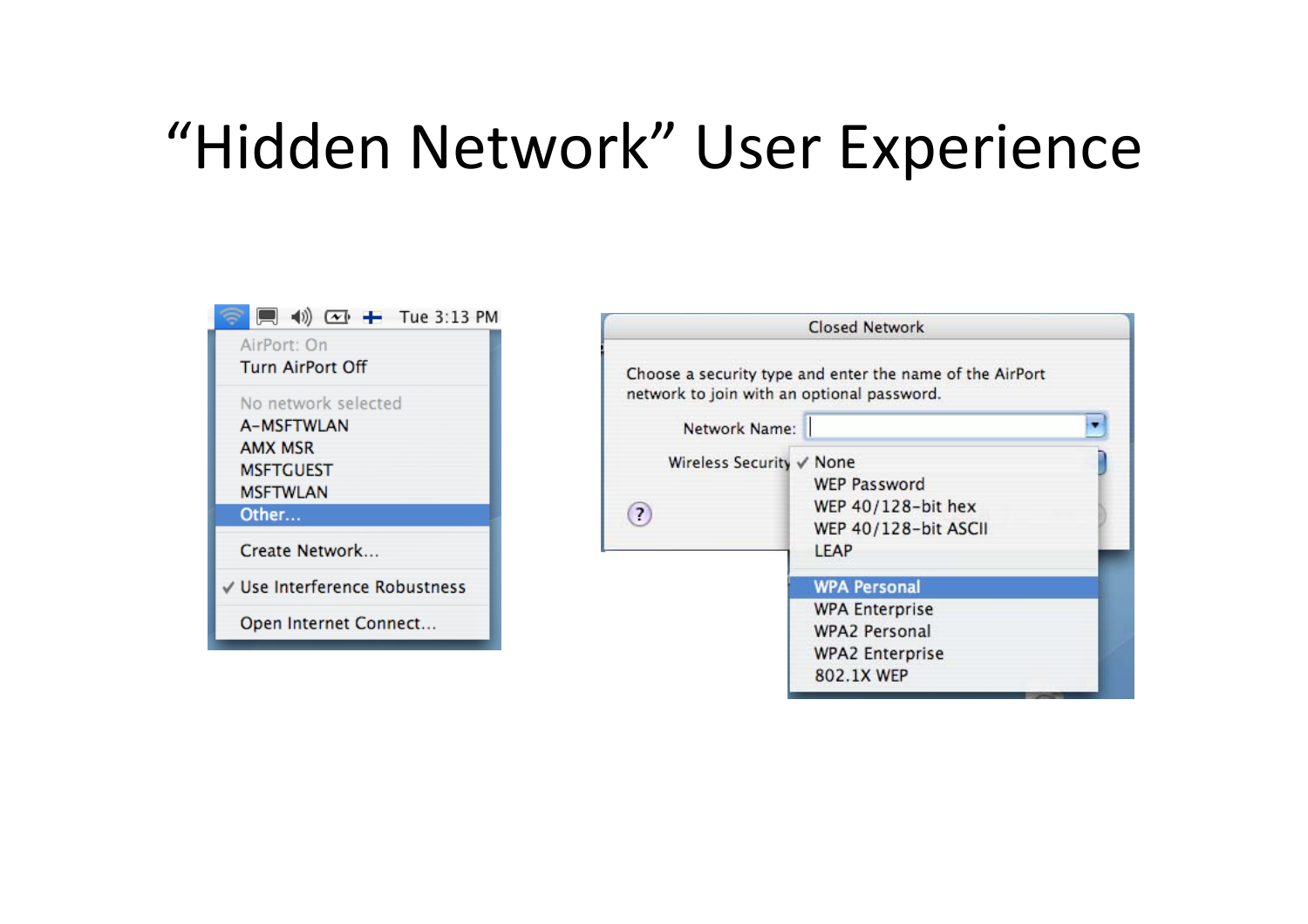### The Privacy Problem

- Clients keep <sup>a</sup> list of known networks, which they continuously probe.
- The SSIDs are plaintext identifiers
	- and the state of the state University, company, favorite Internet café
	- and the state of the state – History of network usage
	- – User fingerprinting/profiling [Pang et al., Mobicom'07)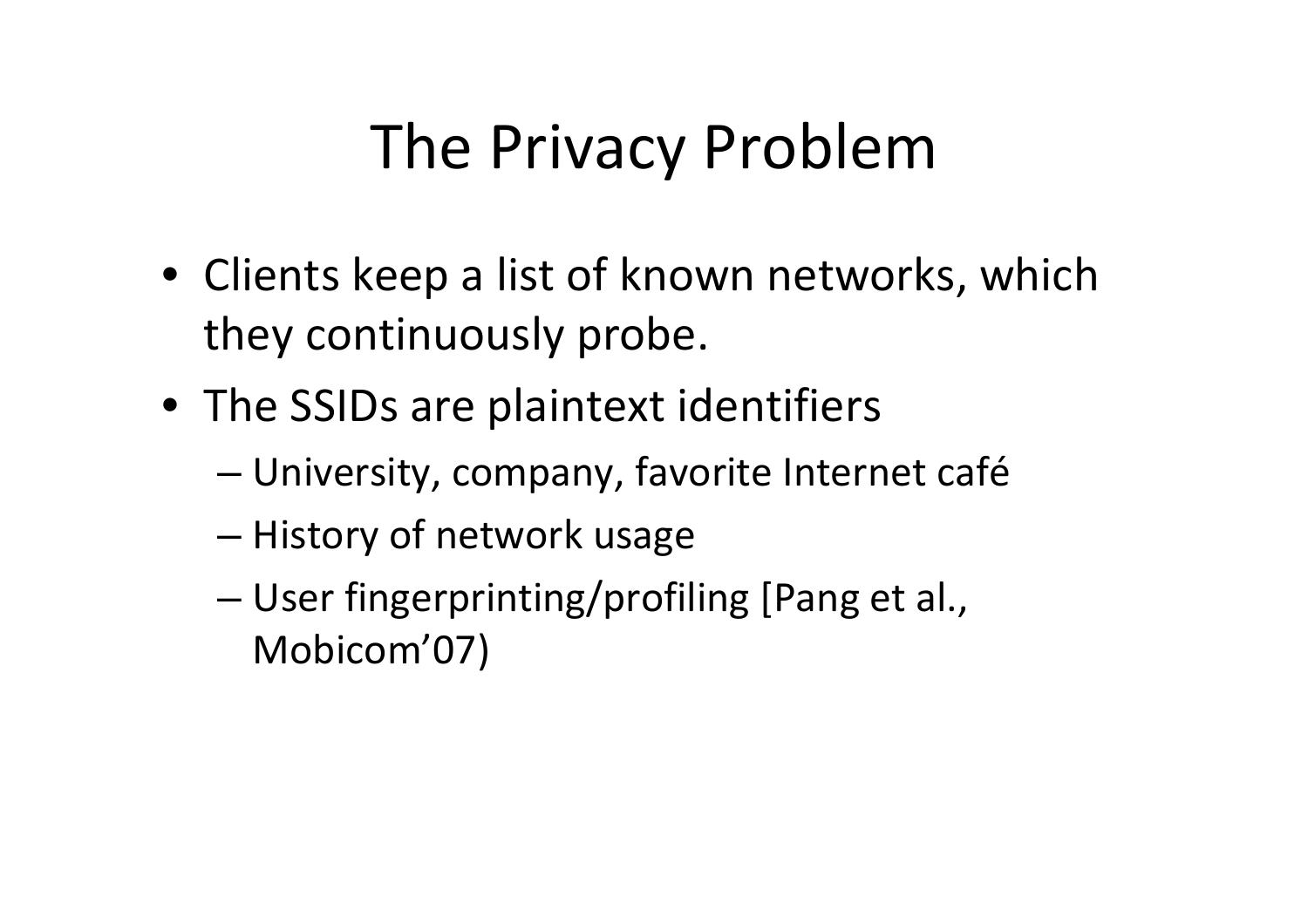### Goal: Solving the Privacy Problem

- Protect the privacy of APs at least as well as in the current "hidden networks"
- Avoid the need for client to broadcast SSIDs when probing for "hidden networks"

 $\rightarrow$  SSID not seen at all on air

• An observer can still see that some communication is taking place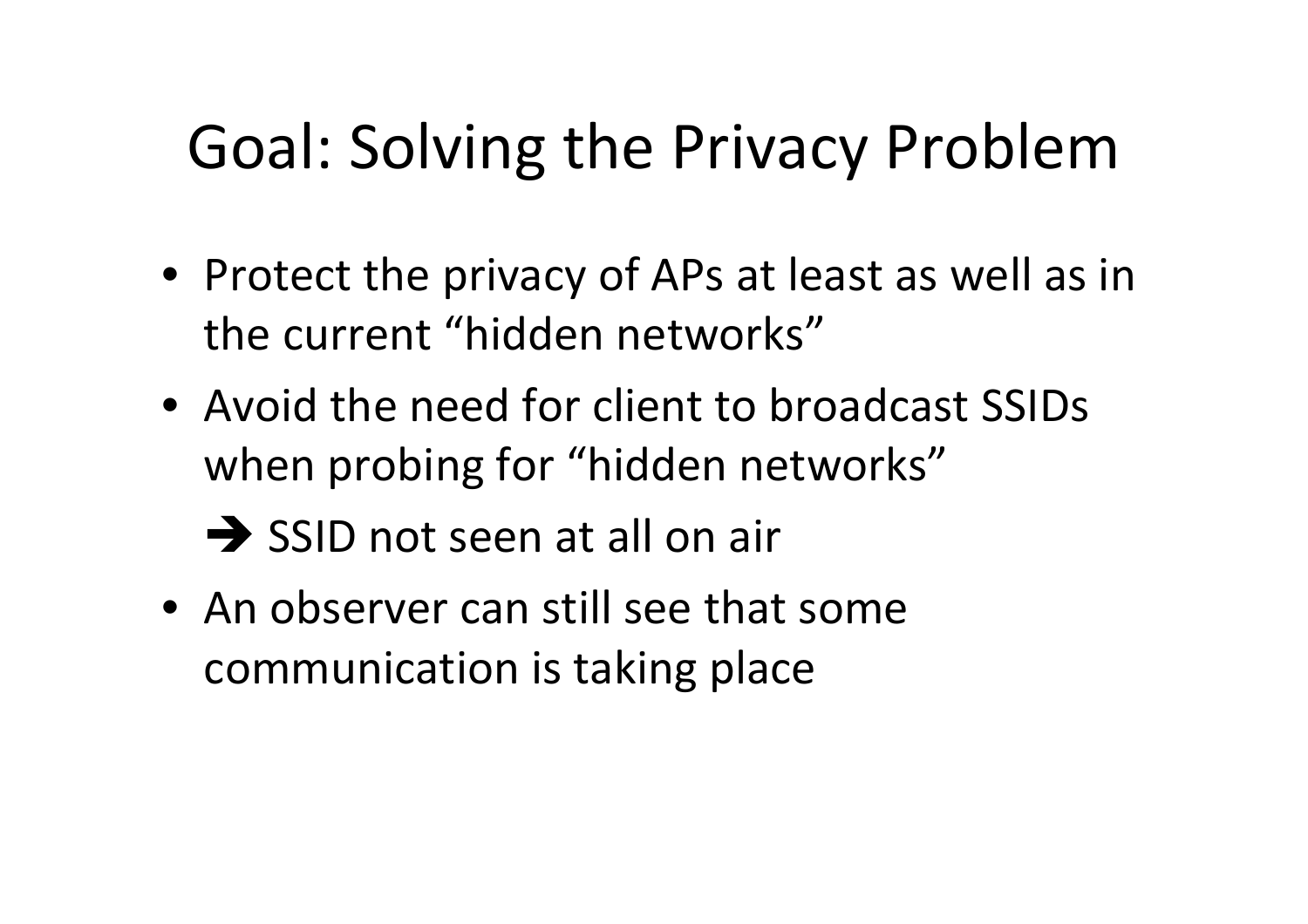#### Threat Model

- The adversary *can*
	- Move between network locations
	- and the state of the state – Record and replay messages
	- – Mount man‐in‐the‐middle attacks at <sup>a</sup> *single* access point at <sup>a</sup> time
- The adversary *cannot*
	- – Relay messages between two network locations (wormhole attacks)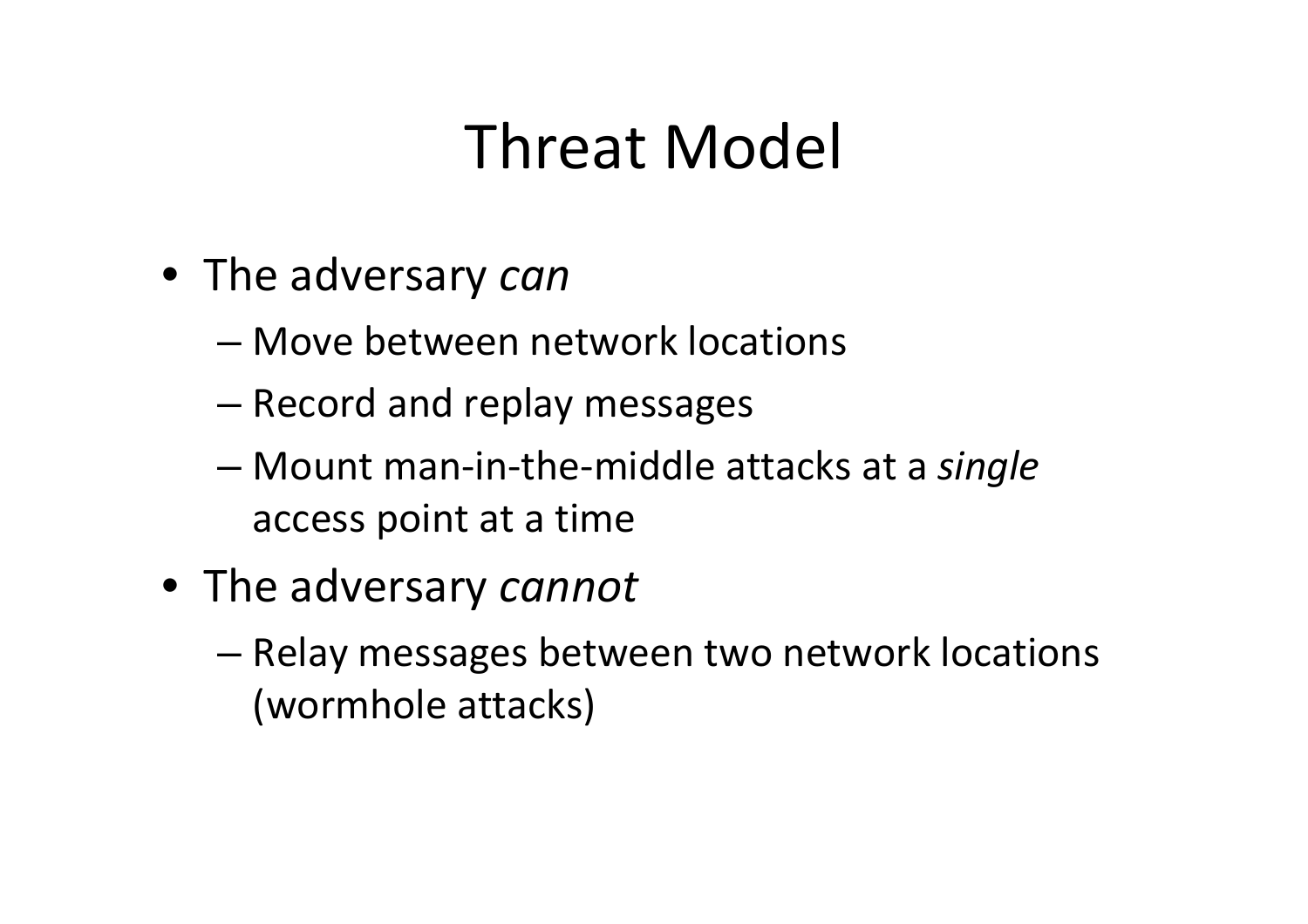#### Further constraints

- Deployability
- – $-$  No changes to the user experience
- – $-$  Cannot increase handoff latency
- and the state of the state Minimal changes to 802.11 standard and implementations
- Must work together WPA‐PSK or WPA2‐PSK authentication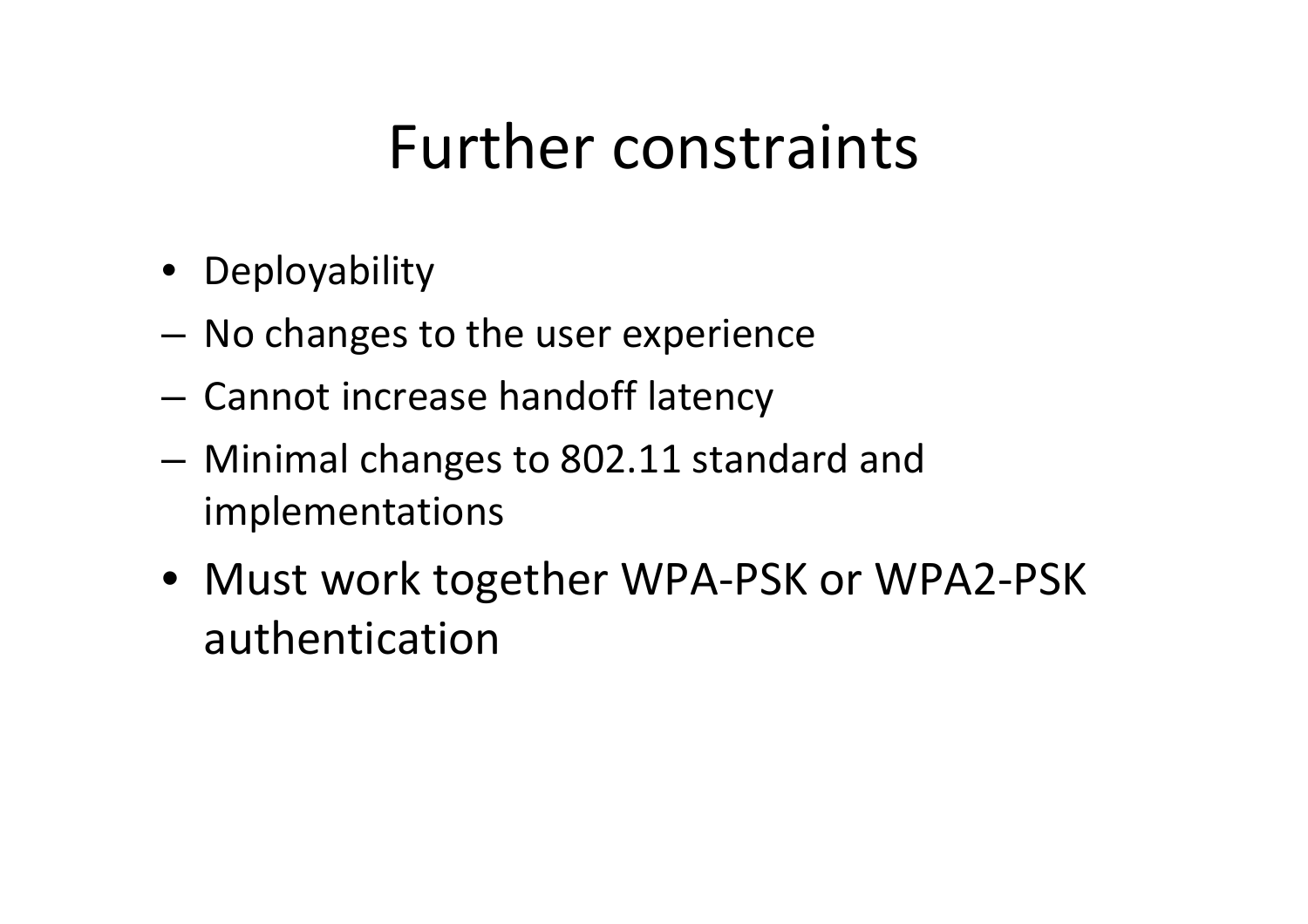#### Possible solutions 1/3

- Remove the "hidden network" feature and require the APs to broadcast the SSID
	- – $-$  This is not going to happen, because...

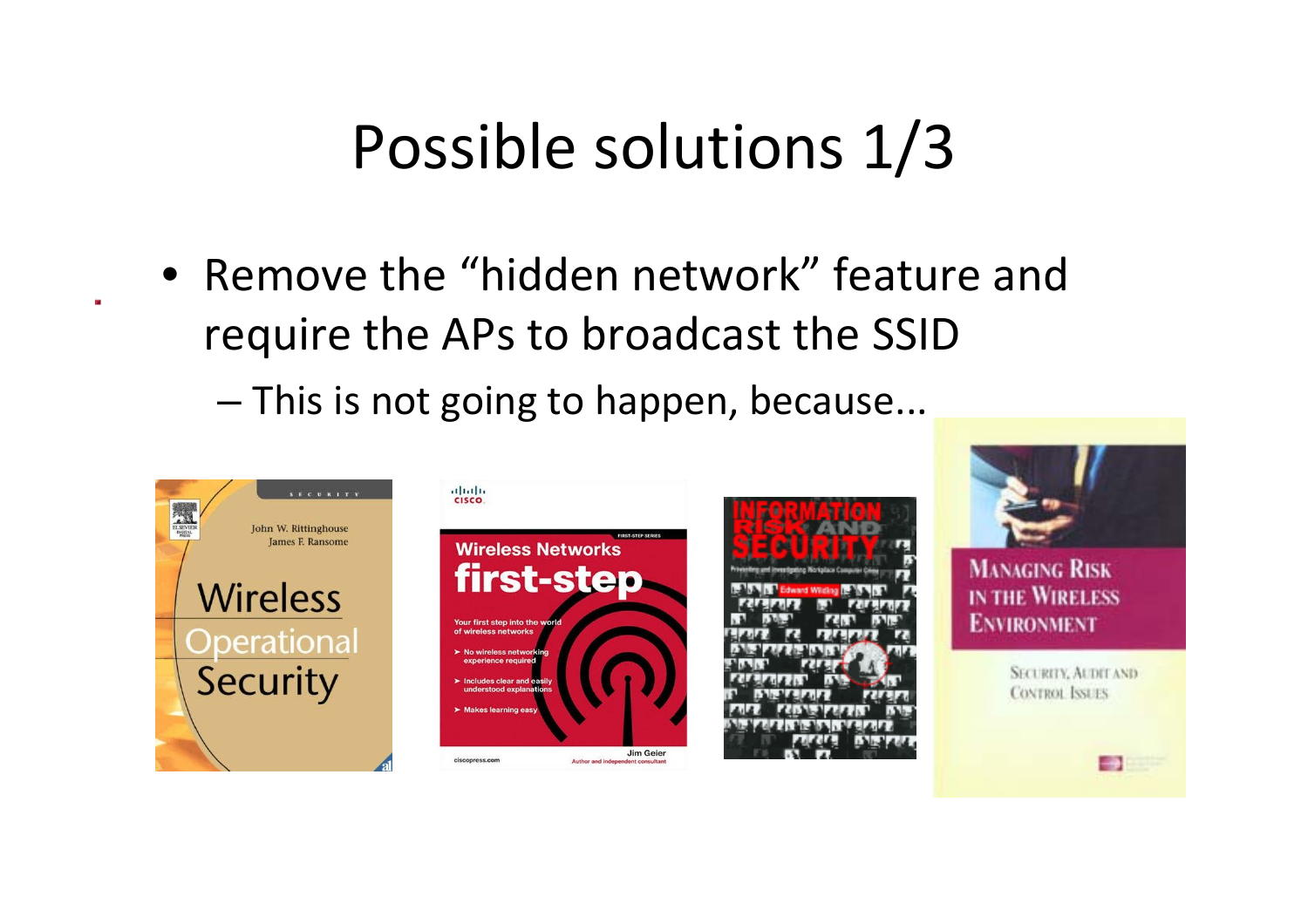#### Possible solutions 2/3

- Use <sup>a</sup> random string as the SSID
	- –– Some implementations of WiFi Protected Setup actually do this
	- – Not good for the user experience
		- SSID could be "¤#%!21%¤CXS)ASDF"
	- and the state of the state  $-$  The user can still be profiled!
		- (possibly even better than before)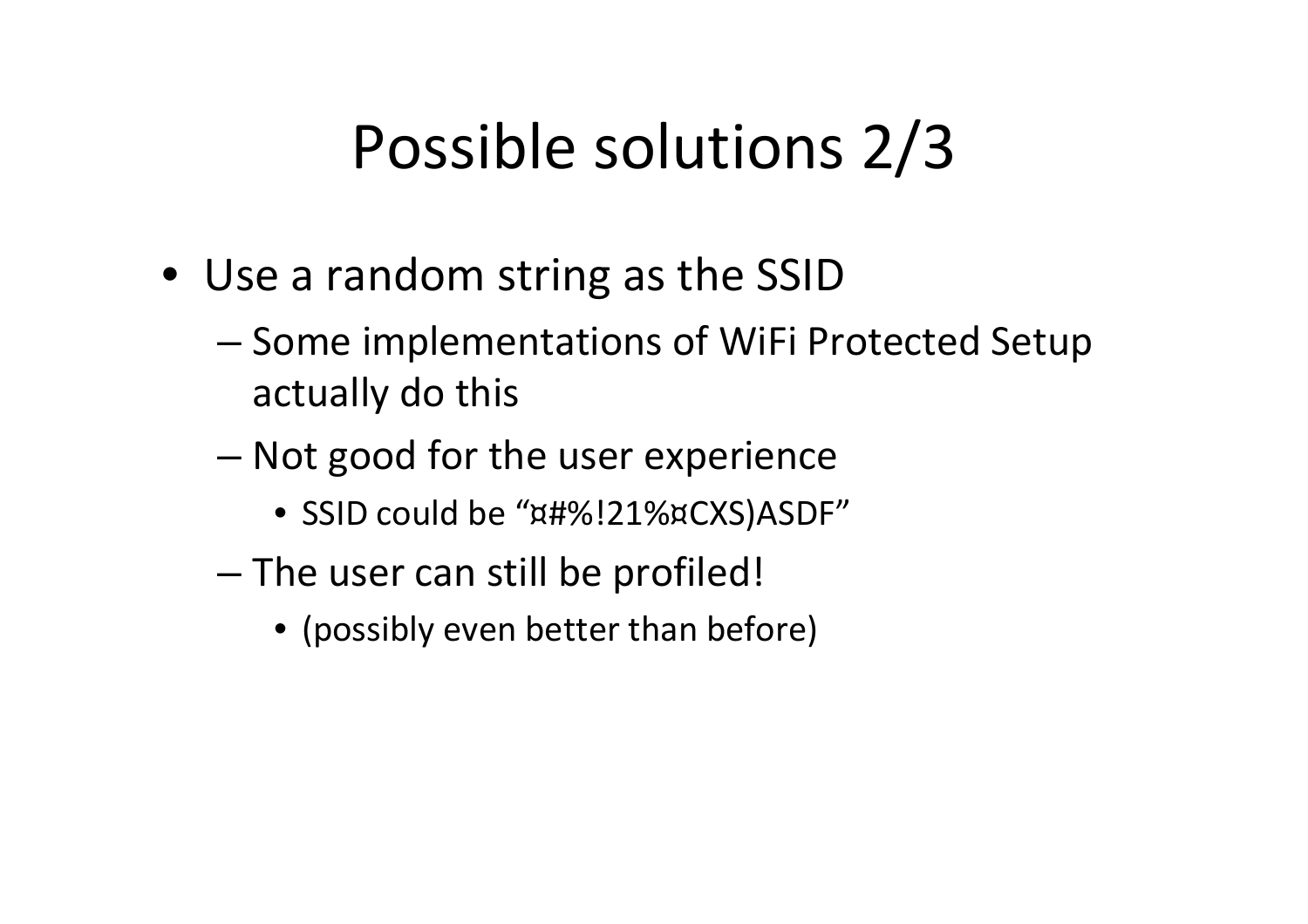### Possible solutions 3/3

- Probing not used as default, but needs to be manually enabled for each SSID
	- –Windows Vista already does this
	- Users do not understand the tradeoffs
- Heuristics for reducing the number of probes
	- Heuristics often fail when the environment changes
	- and the state of the state  $-$  Increases client implementation complexity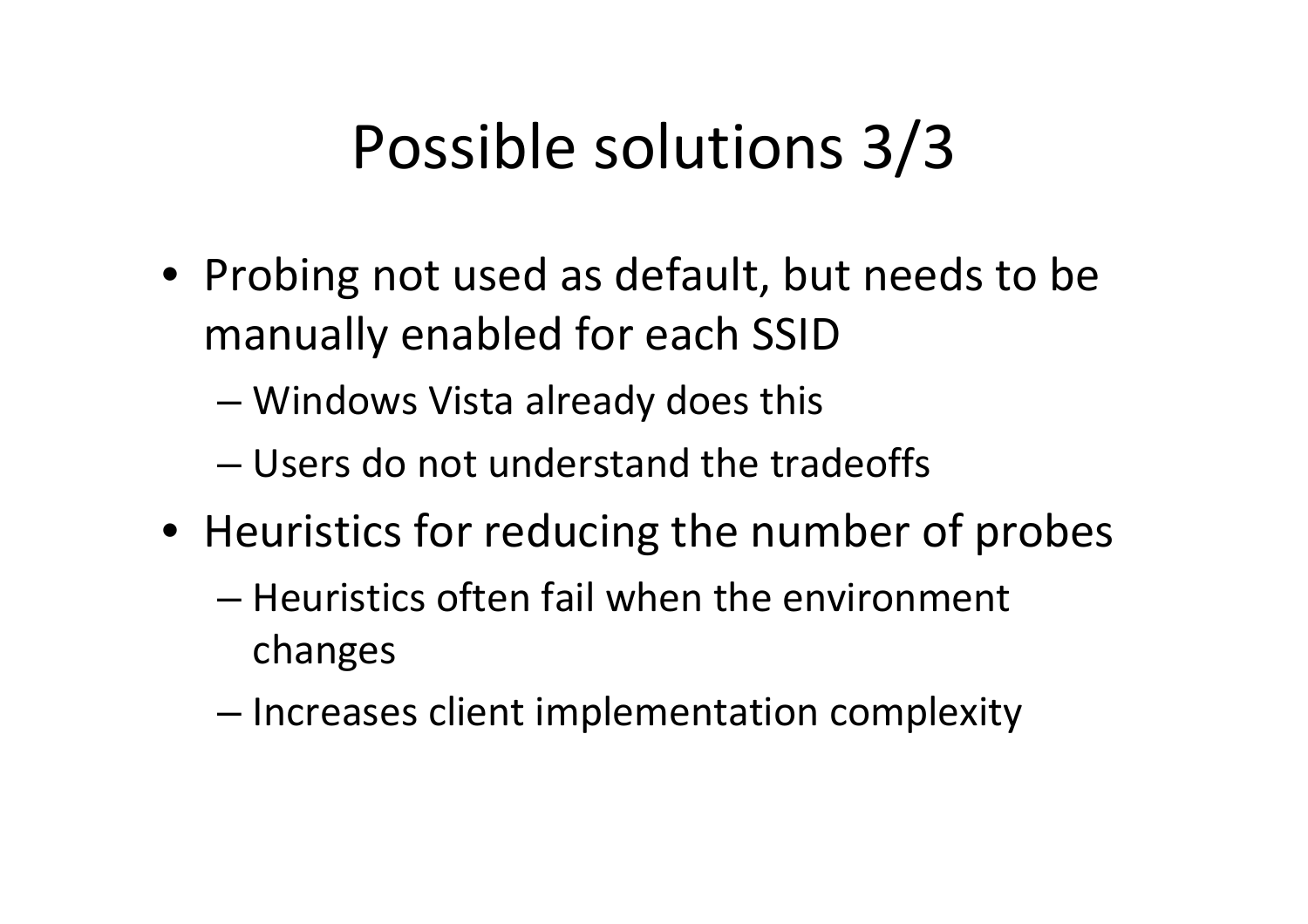### Our Approach

- Simple authentication protocol based on
	- – $-$  cryptographic hash functions
	- and the state of the state — symmetric key crypto
	- –syntactically resembles ISO/IEC 9798‐4
- Piggyback on the 802.11 undirected active probing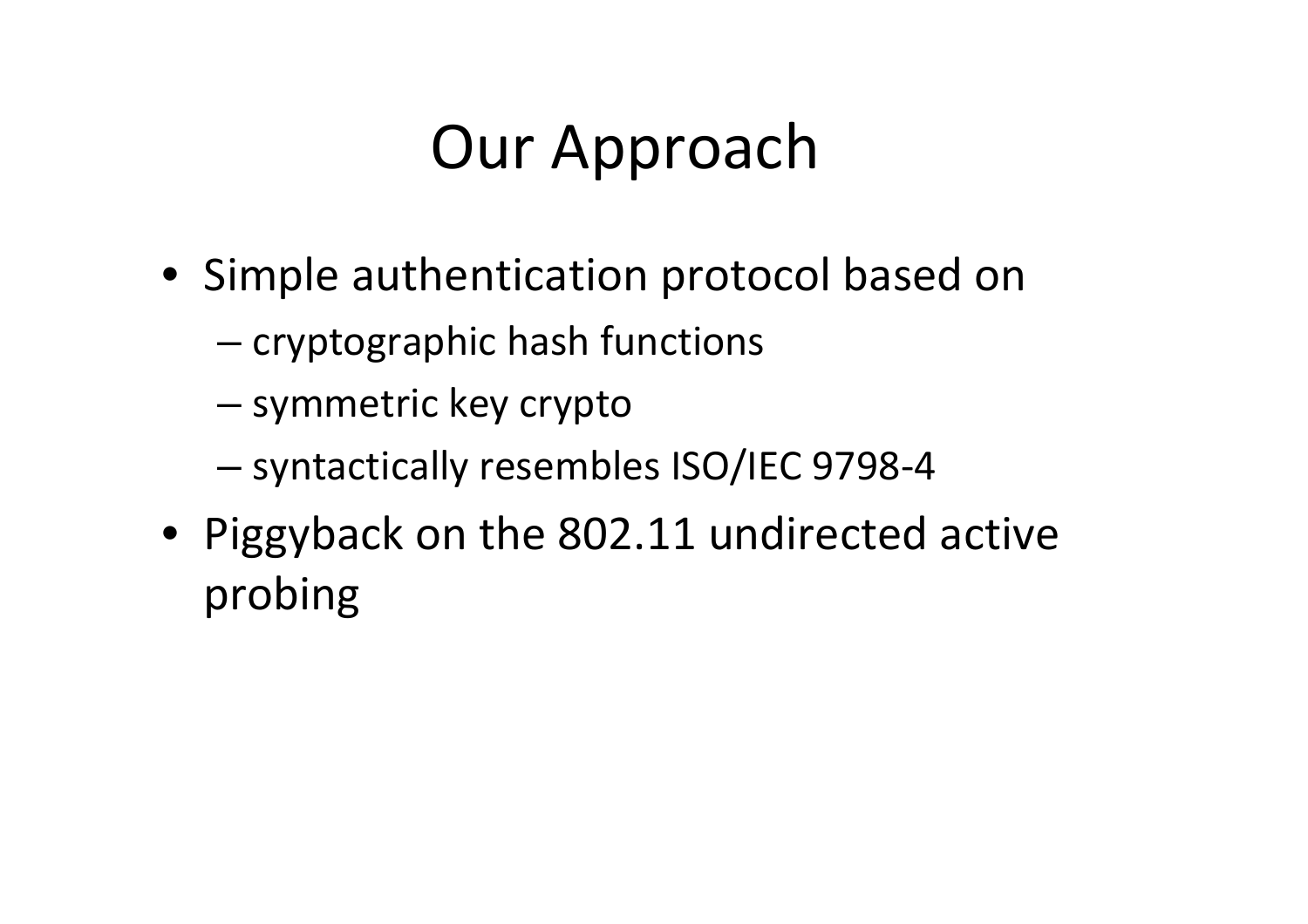### Privacy‐preserving AP discovery



K<sub>a</sub> = HMAC<sub>PSK</sub>("privacy key 1" | N<sub>client</sub> | N<sub>AP</sub> ) R-SSID = pseudorandom value

K<sub>e</sub> = HMAC<sub>PSK</sub>("privacy key 2" | N<sub>client</sub> | N<sub>AP</sub> ) PSK = PBKDF2(Password, SSID, SSID length, 4096, 256)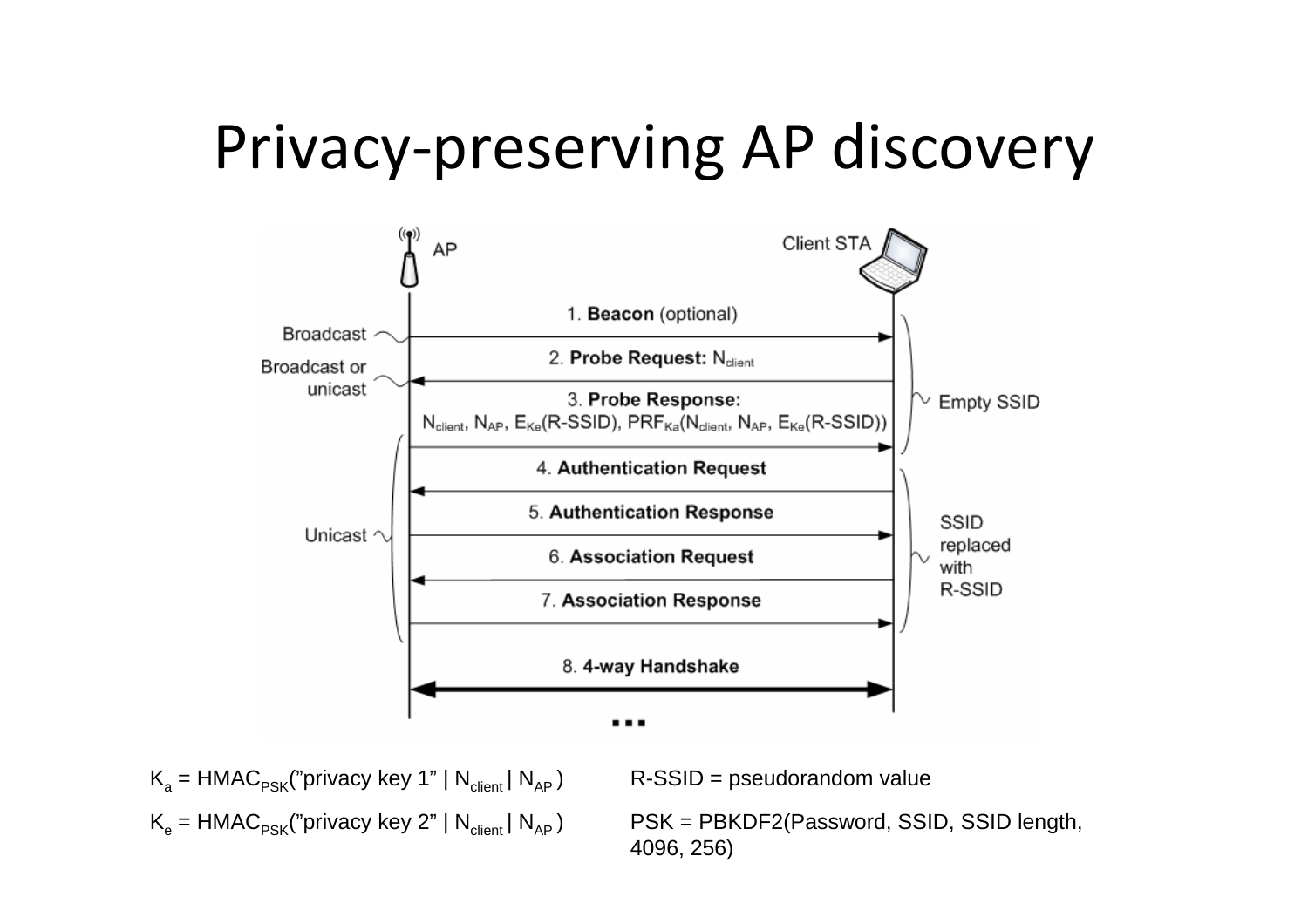#### User Experience

- The privacy‐preserving discovery protocol does not use the SSID at any point.
- The SSID is configured as usual, so the client knows it
	- –– The user experience does not change
	- The name of the network is shown in the UI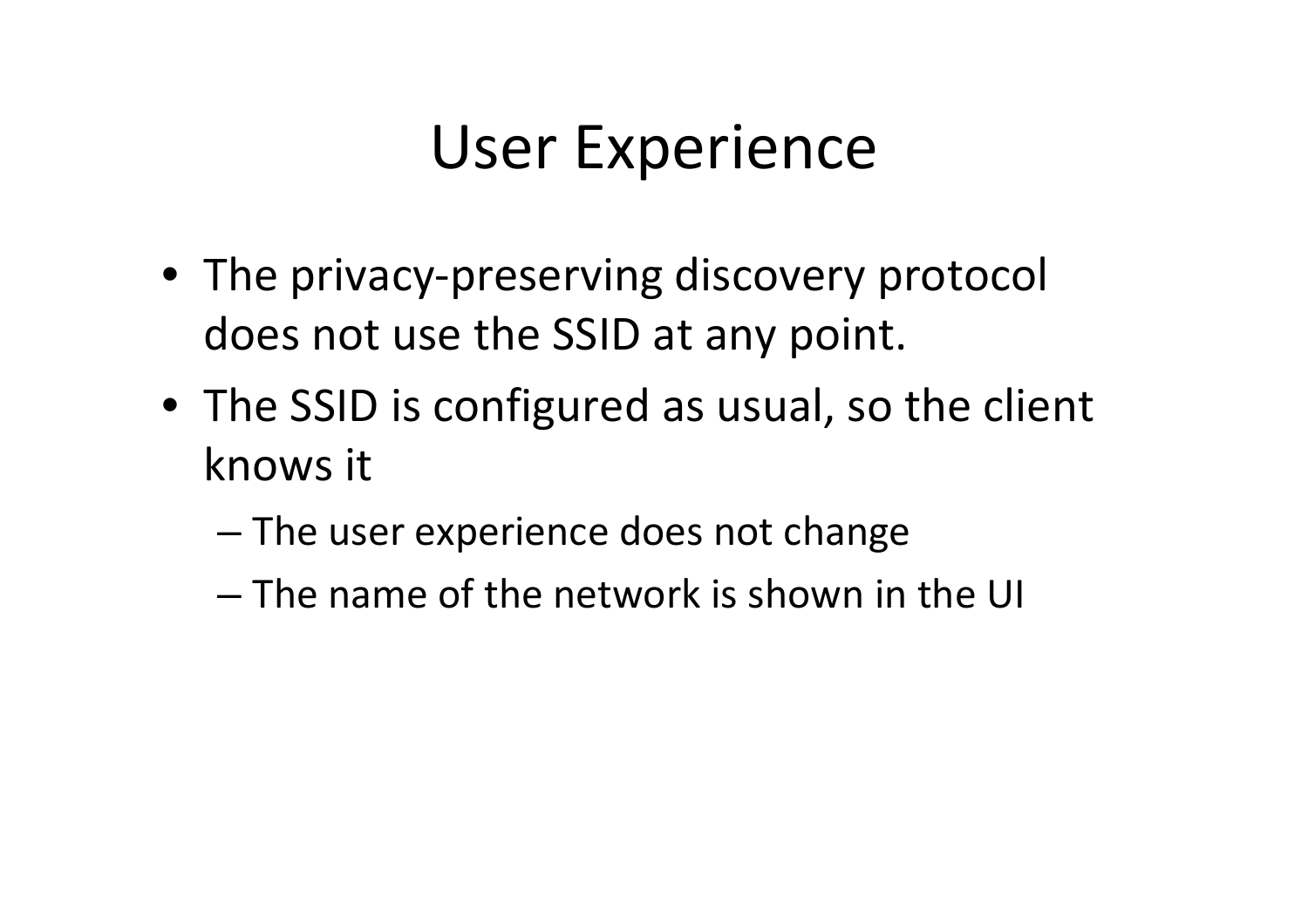#### Steps after Network Discovery

- WPA‐PSK is privacy‐preserving: continues with the 4‐way handshake and encrypted connection
- Management frames need an SSID; we replace it with the R‐SSID
	- new random R‐SSID for each Probe Response
	- – AP caches mapping between R‐SSID and SSID for 60 seconds, longer if the client associates with it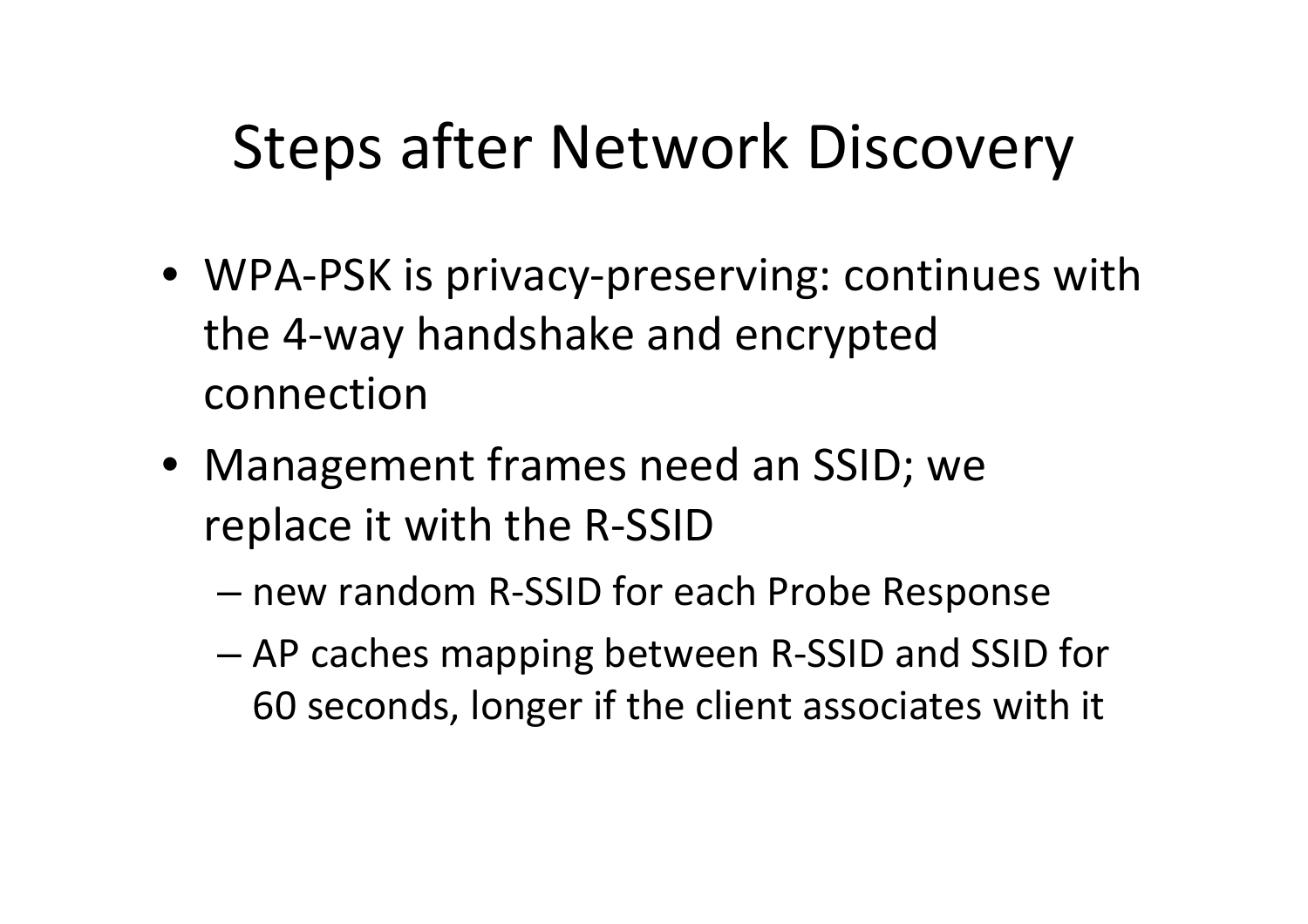#### Security Properties of the Protocol

• When <sup>a</sup> client probes for multiple APs, adversary cannot tell whether the APs belong to the same network or to different networks

–(network <sup>=</sup> same SSID and PSK)

- When several clients probe for an AP, adversary cannot tell whether the clients have the same or different SSID/PSK
- $\rightarrow$  stronger pricacy protection than in current "hidden networks"
- No changes to WPA‐PSK security; we just reuse the PSK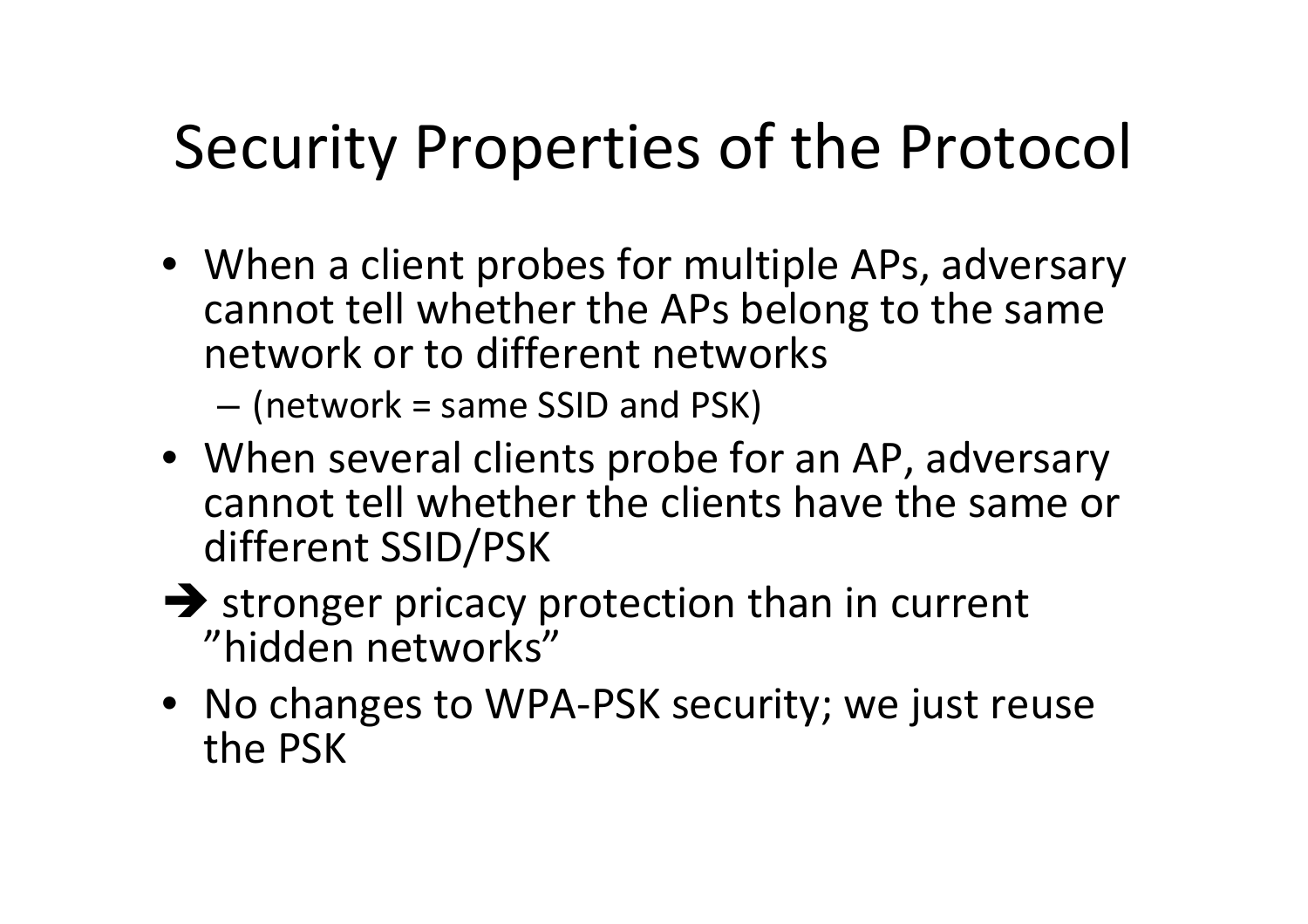#### Limitations

- WPA‐PSK is privacy‐preserving, but e.g. 802.1X authentication may leak the client identity
	- and the state of the state – e.g. EAP-TLS send client certificate as plaintext
	- – Would need to change the TLS handshake to have client identity protection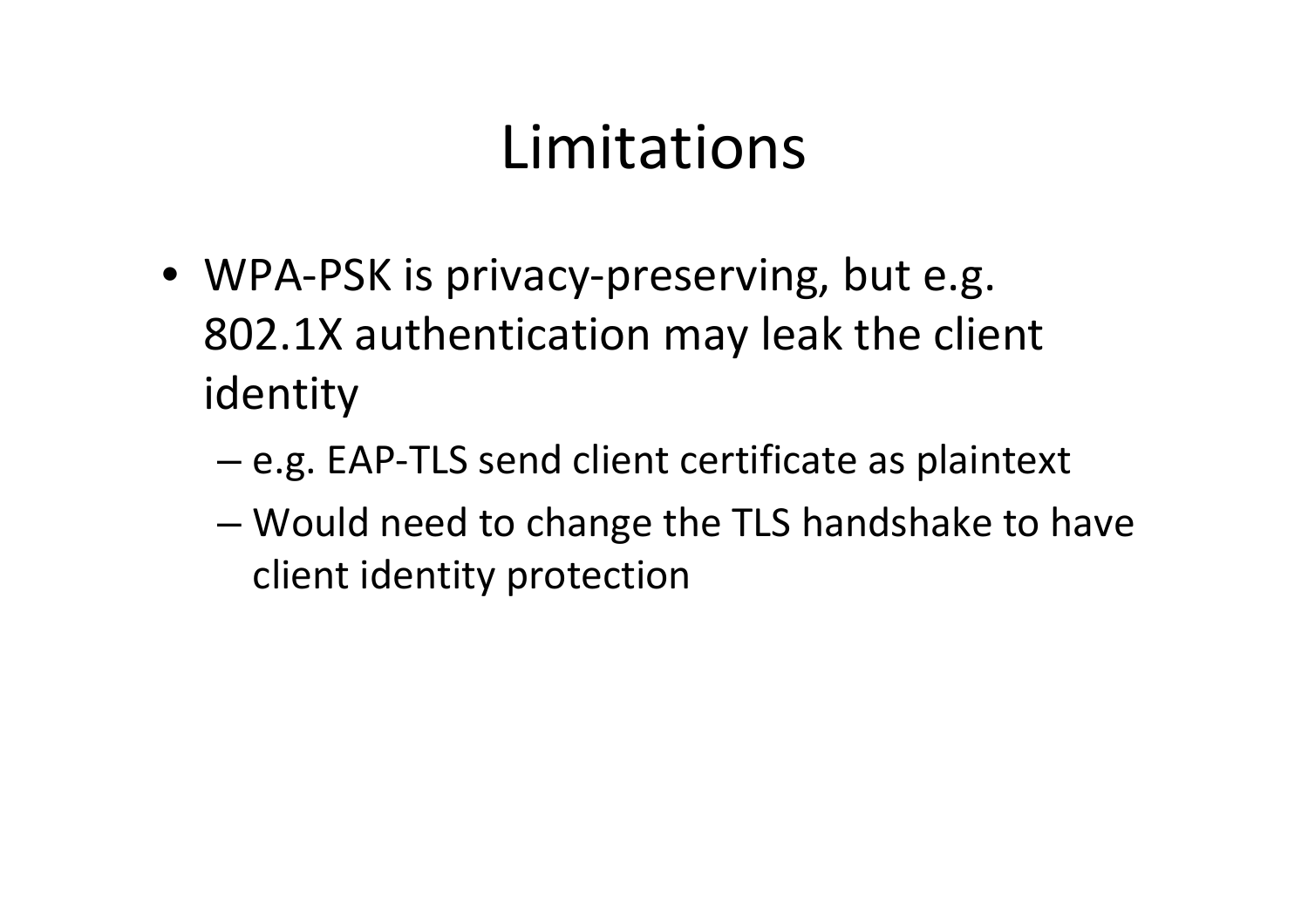#### Performance Measurements

- AP implementation on Meraki Mini
	- Atheros AR2315 SoC @ 180 MHz
	- Runs Linux ‐based OpenWRT



- Client implementation on MadWifi drivers
- Measured also in the ORBIT testbed
	- PCs with 1 GHz VIA G3, 512 MB, Atheros AR5212 wireless interface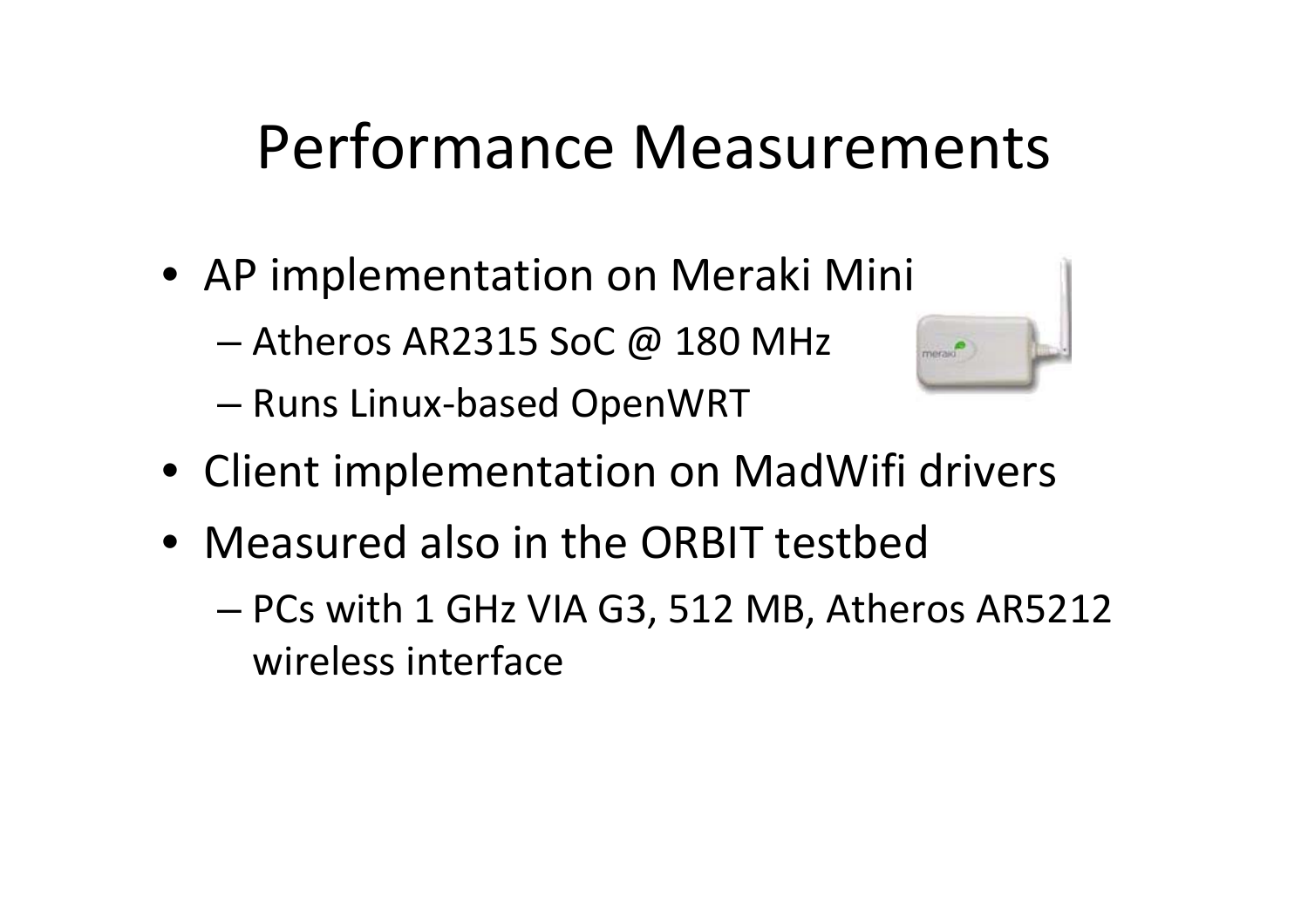#### ORBIT Measurements

- We measured AP discovery latency
	- –– Compared to undirected active probing
	- and the state of the state – Compared to hidden network discovery
- One AP
- 100 clients probed the AP every 125 ms each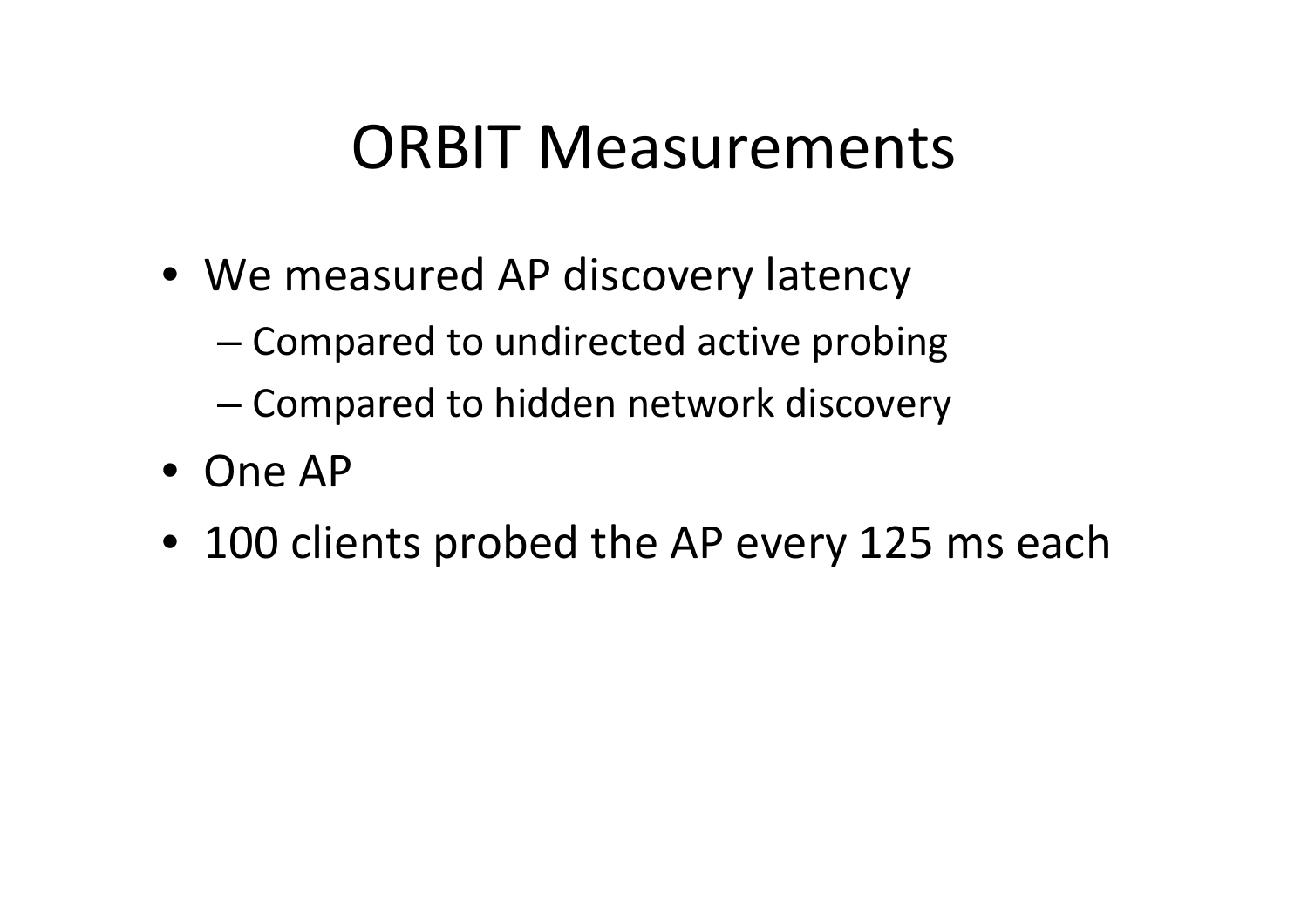## ORBIT Measurements: legacy broadcast vs. our protocol

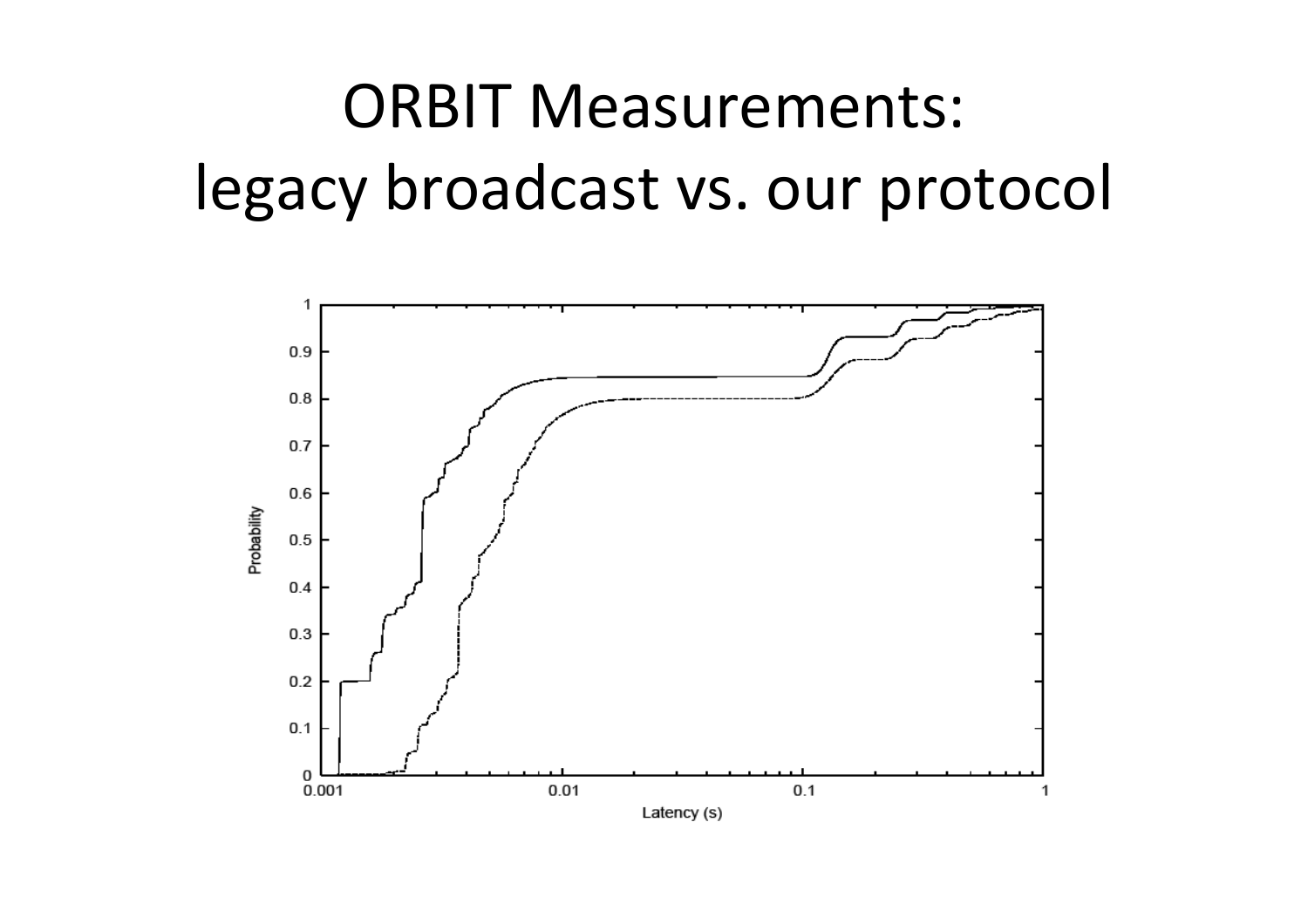### Meraki Mini Microbenchmarks

- Measured the AP discovery latency with single client probing <sup>a</sup> single AP
	- and the state of the  $-$  Legacy WiFi: average 1.8 ms latency and median 1.5 ms
	- and the state of the  $-$  Our protocol: average 3.2 ms latency and median 3.1 ms
	- and the state of the  $-$  Replaced the cryptographic messages with constant data
		- average 2.8 ms latency and median 2.1 ms
- Raw processing times
	- and the state of the state – Probe response created in 0.53 ms
	- and the state of the state  $-$  Probe response verified in 0.34 ms
	- $\rightarrow$  Cost of cryptographic processing not an issue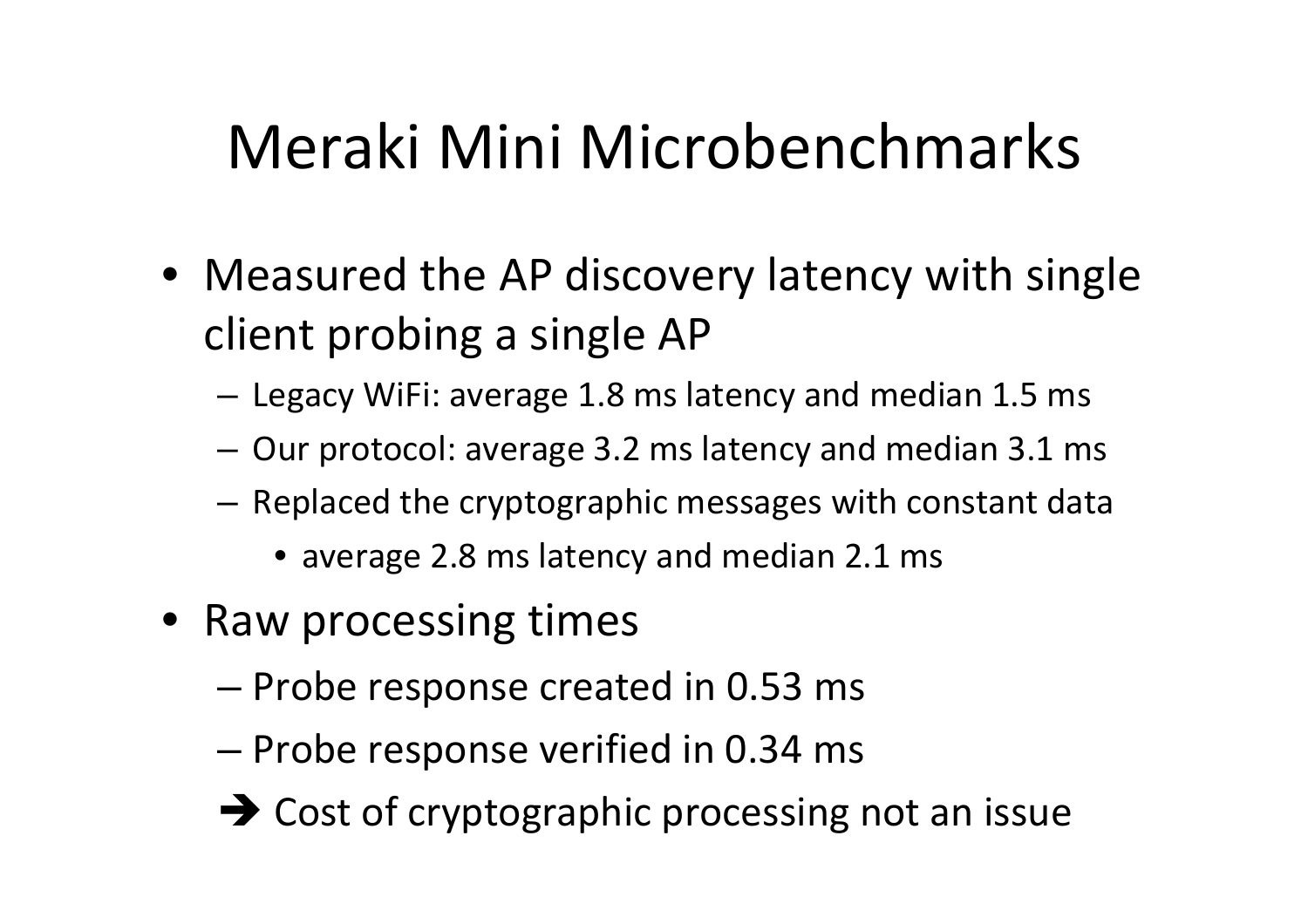# Interesting observation on hidden network discovery

- Unexpected result from ORBIT measurements
- Current "hidden network" discovery implementations probe for one SSID on all radio channels, then try the next SSID
- Our protocol probes for all SSIDs with one challenge and all APs answer
- $\rightarrow$  Our protocol is actually *faster* when the client probes for multiple SSIDs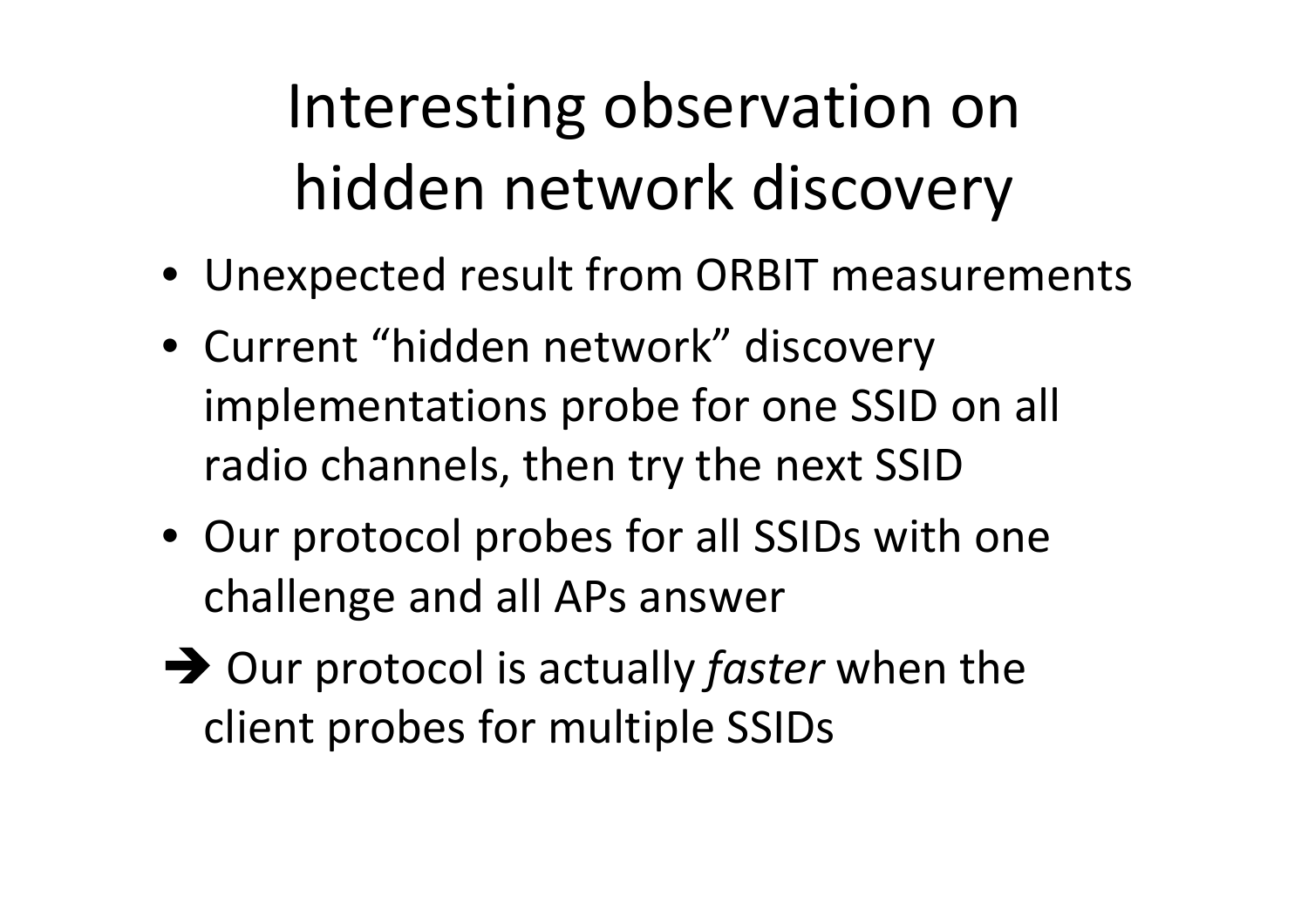#### Related work

- Impressive clean‐slate design
	- –– Ben Greenstein, Damon McCoy, Jeffrey Pang, Tadayoshi Kohno, Srinivasan Seshan, David Wetherall, "**Improving Wireless Privacy with an Identifier‐Free Link Layer Protocol",** in MobiSys'08.
	- – Jeffrey Pang, Ben Greenstein, Damon McCoy, Srinivasan Seshan, David Wetherall, "**Tryst: The Case for Confidential Service Discovery**", in HotNets VI, 2007.
	- –**– Requires explicit pairing**
	- Needs to consider clock skew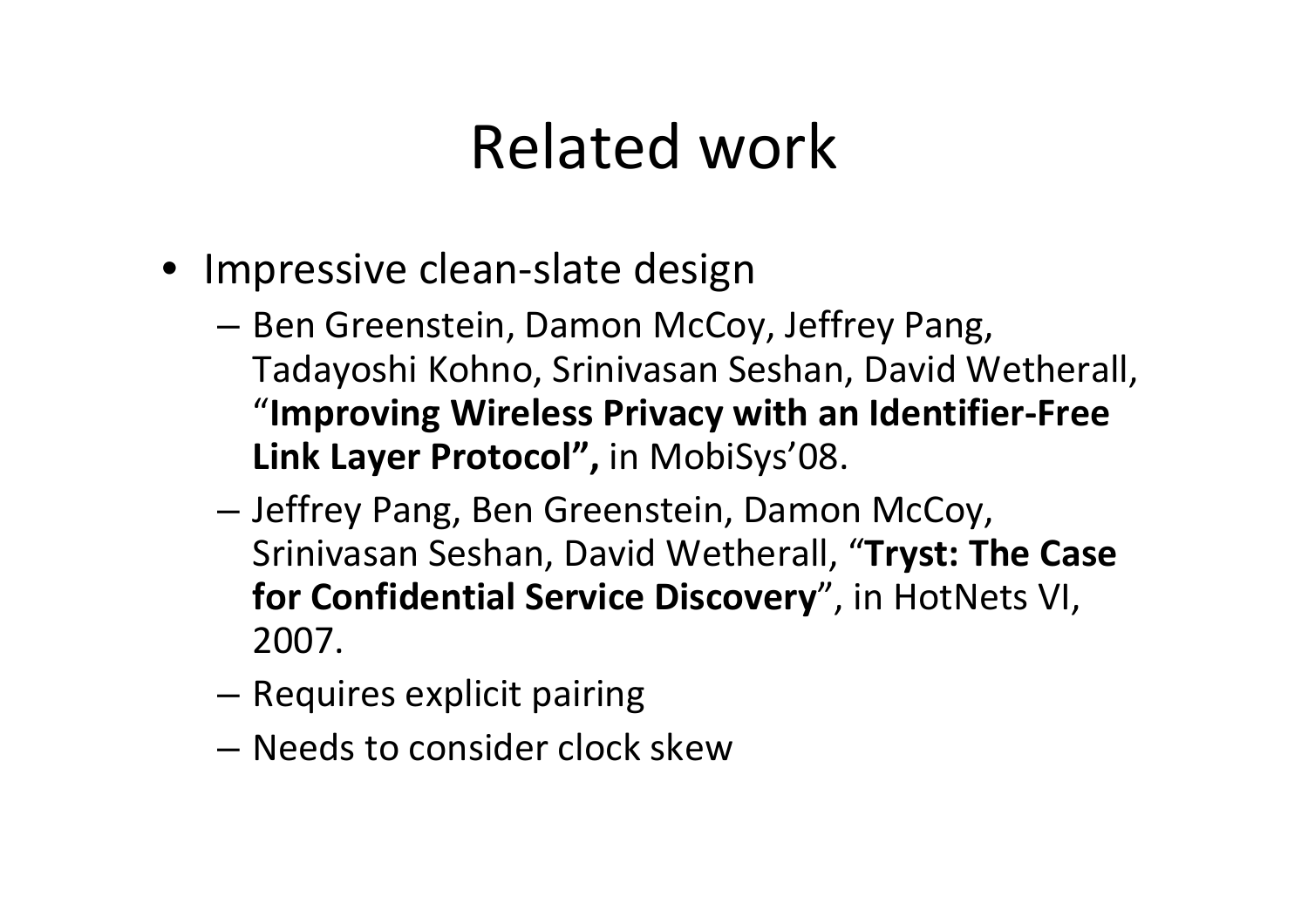#### Further Information

• ACM WiSec'09 paper

<http://www.tml.tkk.fi/~jklindqv/wisec09web.pdf>

- Further details in Microsoft Research Tech Report – MSR‐TR‐2009‐07
- Source and patches coming to the web near you shortly.